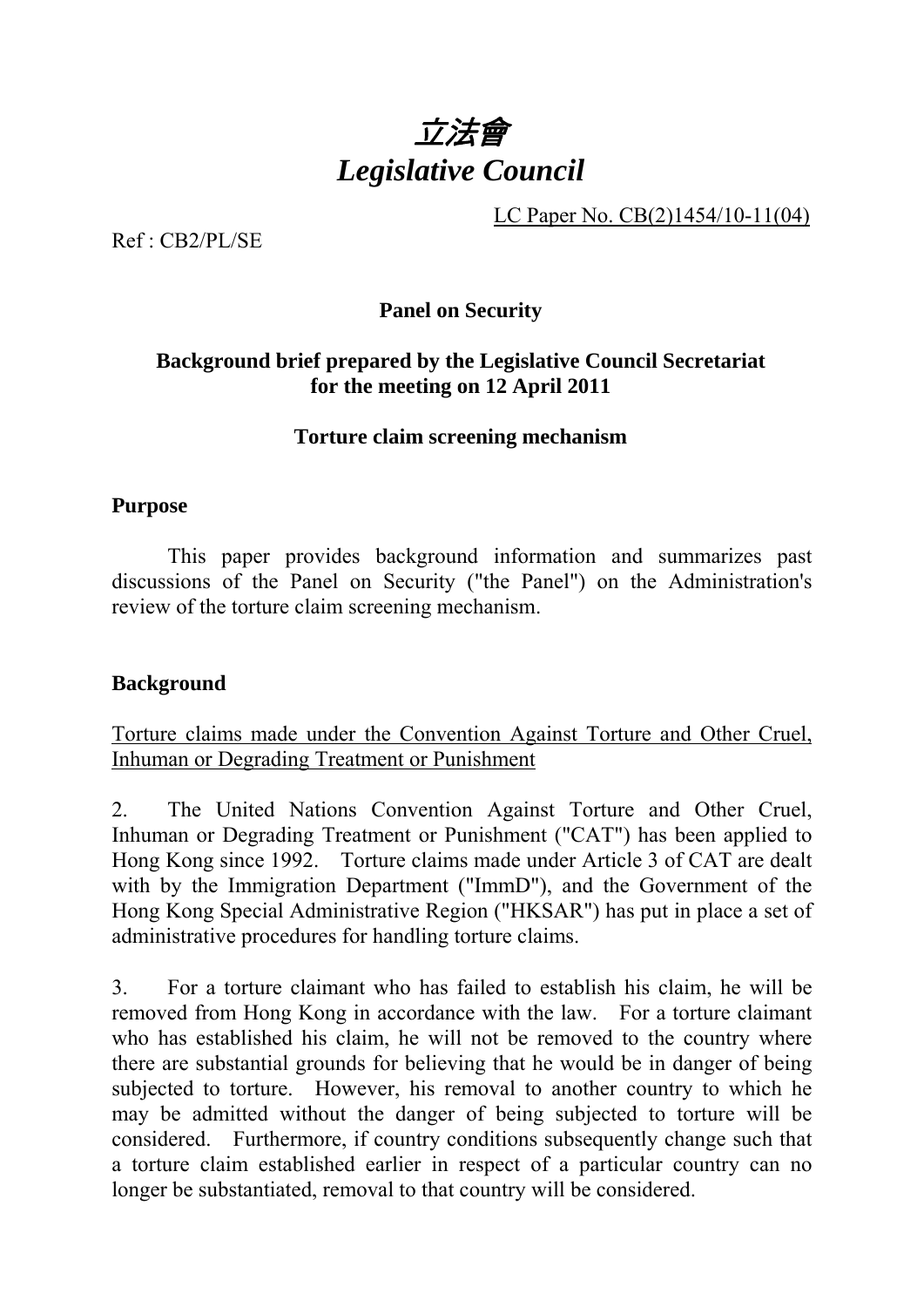4. The administrative procedures allow a screened-out torture claimant to appeal against refusal decision made against him, and the Secretary for Security will consider the appeal. As legal proceedings are not involved in the screening and appeal processes, no legal aid is available. However, the decision on a torture claim, including the decision on appeal, is subject to judicial review, and legal aid may be available for the judicial review proceedings. Similarly, if a deportation or removal order is made against a torture claimant, he may seek judicial review against the decision to deport or remove, and legal aid may again be available for such judicial review proceedings.

## Number of torture claims lodged

5. According to information provided by the Administration to the Panel in September 2009, only a small number of torture claims were lodged pursuant to Article 3 of CAT in the past. From 1992 to 2004, the HKSAR Government received 44 claims in total.

6. In June 2004, the Court of Final Appeal decided in a judicial review case that the procedures for screening torture claims should meet high standards of fairness and allow every reasonable opportunity for the claimant to establish his claim. Thereafter, the number of torture claims has surged. The number of claims received were 186, 541, 1 583 and 2 198 respectively from 2005 to 2008, and 2 132 claims were received in the first eight months of 2009. The majority of claimants are South Asians, mostly from Pakistan, India, Bangladesh and Sri Lanka. About half of the claimants are illegal immigrants ("IIs") and the other half overstayers. According to the Administration, about 90% of the claimants lodged their claims upon arrest or when facing repatriation by the law enforcement agencies, and their claims were lodged after remaining in Hong Kong for a long time in order to prolong their stay.

## The Court of First Instance's judgment

7. The Administration advised that it had been reviewing the torture claim screening mechanism from time to time, with a view to achieving effective screening, ensuring procedural fairness and preventing abuses. Nevertheless, the Court of First Instance ("CFI") decided in December 2008 in another judicial review case that the screening procedures put in place by the Administration were unable to meet the high standards of fairness, for reasons including the following -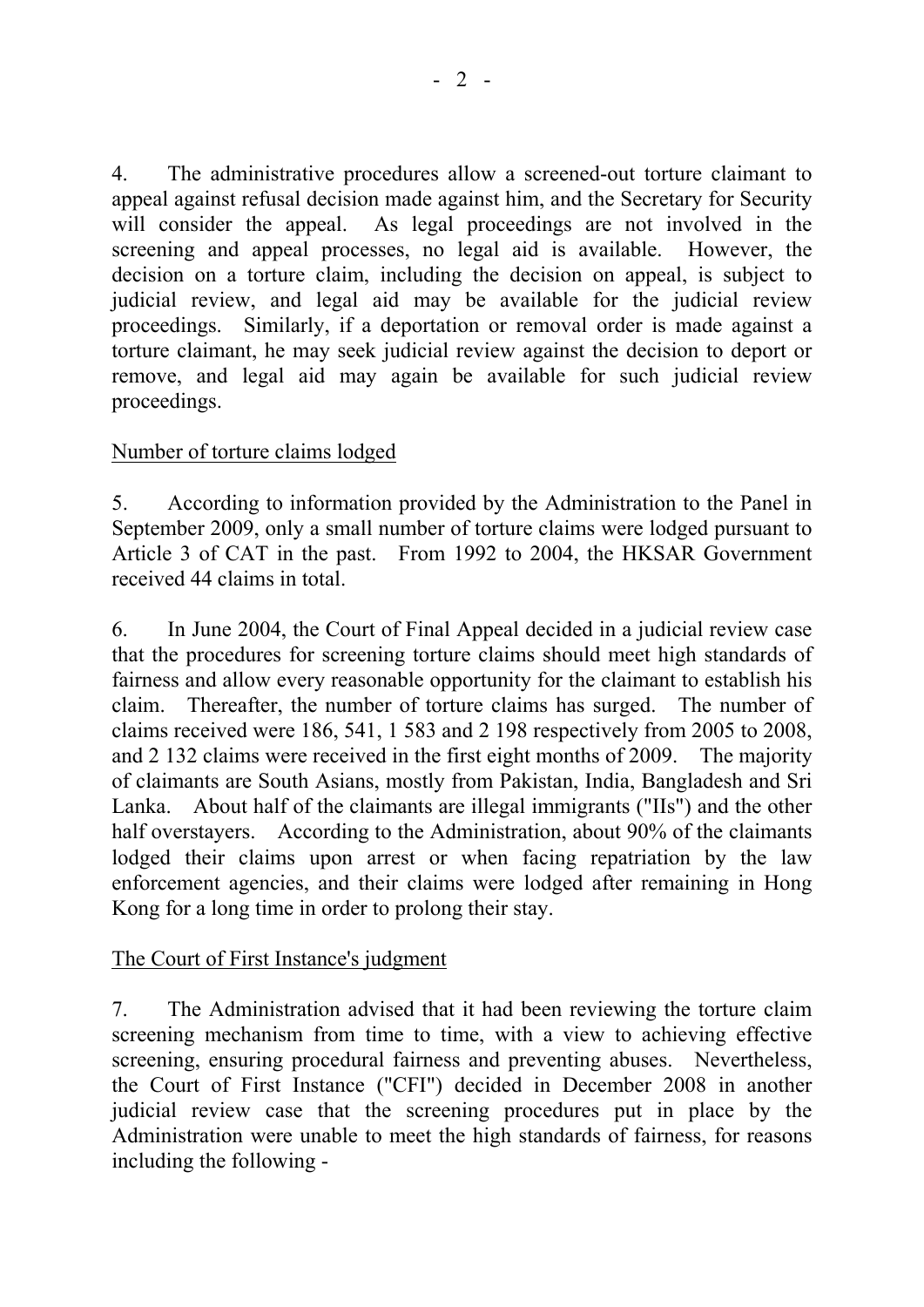- (a) the Administration had not provided publicly-funded legal assistance to needy claimants;
- (b) the officer who decided whether a claim was substantiated was not the one who interviewed the claimant; and
- (c) the Administration had not arranged for oral hearings of the petitions lodged by claimants who were dissatisfied with the result of the screening.

8. The screening process was suspended following CFI's judgment. In the light of the judgment, the Administration decided to improve the appeal mechanism by appointing retired judges and magistrates to handle petitions lodged against the decisions made in relation to screening by decision makers with a legal background and relevant experience.

## **Deliberations of the Panel**

9. At the Panel meetings on 6 July, 29 September and 1 December 2009, the Administration briefed members on the progress of its review of the torture claim screening mechanism.

- 10. The Administration informed members that
	- (a) after the enactment on 14 November 2009 of the Immigration (Amendment) Ordinance 2009 ("the Amendment Ordinance") which specified that it was a criminal offence for IIs and other persons not lawfully employable to take up employment, establish or join any business, the number of non-ethnic Chinese IIs intercepted at sea had dropped significantly by more than 60%, from 24 in the first two weeks of November 2009 to eight in the latter half of the same month;
	- (b) in the first two weeks following the commencement of the Amendment Ordinance, 116 torture claimants withdrew their applications made under CAT and expressed willingness to be removed;
	- (c) there were about 300 new torture claims per month. As at the end of October 2009, there were a total of 6 203 outstanding claims pending screening. To deal with the backlog of claims, the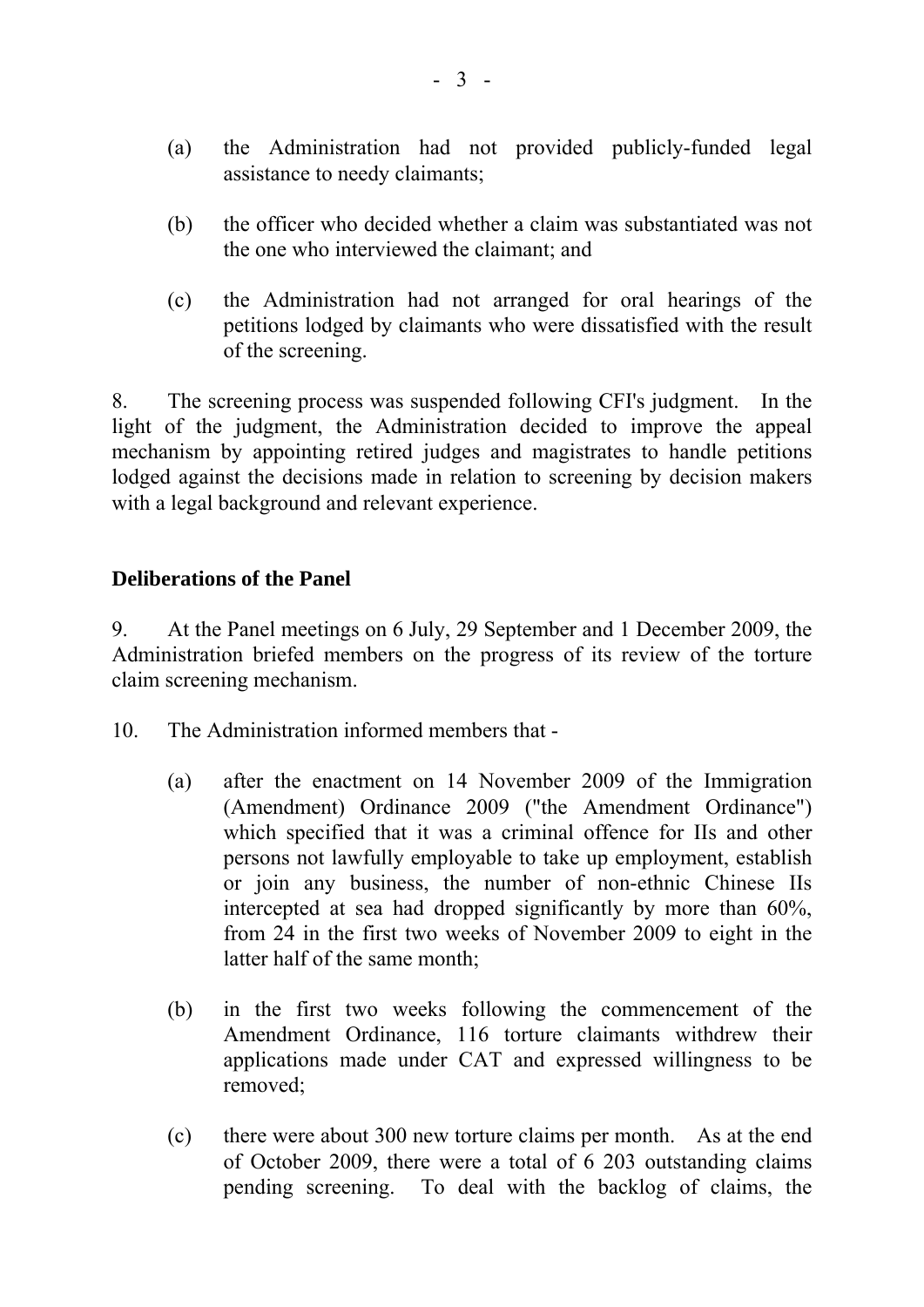Administration saw a need to resume screening as soon as possible. It had reviewed the torture claim screening mechanism with reference to the experiences of other common law jurisdictions, and planned to enhance the existing screening mechanism by implementing a series of improvement measures by the end of 2009, with a view to achieving effective screening, ensuring procedural fairness and preventing abuses;

- (d) the screening of torture claims would resume before the end of 2009. The Administration and the Duty Lawyer Service ("DLS") had reached agreement in principle on launching a pilot scheme in December 2009 for a period of 12 months. Duty lawyers would provide legal advice in the screening process in respect of the grounds of claims and petitions as appropriate, and would represent eligible claimants at petition hearings. DLS had started the recruitment of qualified lawyers for the pilot scheme. As at 20 November 2009, about 400 lawyers, among whom over 50% were barristers having substantial experience in the field, had indicated interest to be enrolled as duty lawyers for the new scheme. The Administration hoped that more lawyers with the requisite qualifications and experience would join the scheme at a later stage;
- (e) the proposed fee rate, which was revised to \$720 per hour in line with the revision made to the duty lawyer rates, had been the fee rates adopted by DLS for its duty lawyer services;
- (f) the Administration would review the enhanced mechanism including the pilot scheme having regard to the practical experience gained and the views of relevant stakeholders, including those of the two legal professional bodies, namely, the Law Society of Hong Kong ("the Law Society") and the Hong Kong Bar Association ("the Bar"). The lawyer fees might also be reviewed in that context, including the issue on whether the fees were sufficiently attractive to lawyers with relevant qualifications to provide service as highlighted by the legal profession;
- (g) after considering the views expressed by the two legal professional bodies, the Administration had agreed to extend the time permitted for returning the completed questionnaire from 14 days to 28 days. The Administration was of the view that the 28-day time limit was a reasonable period that struck a balance between the need to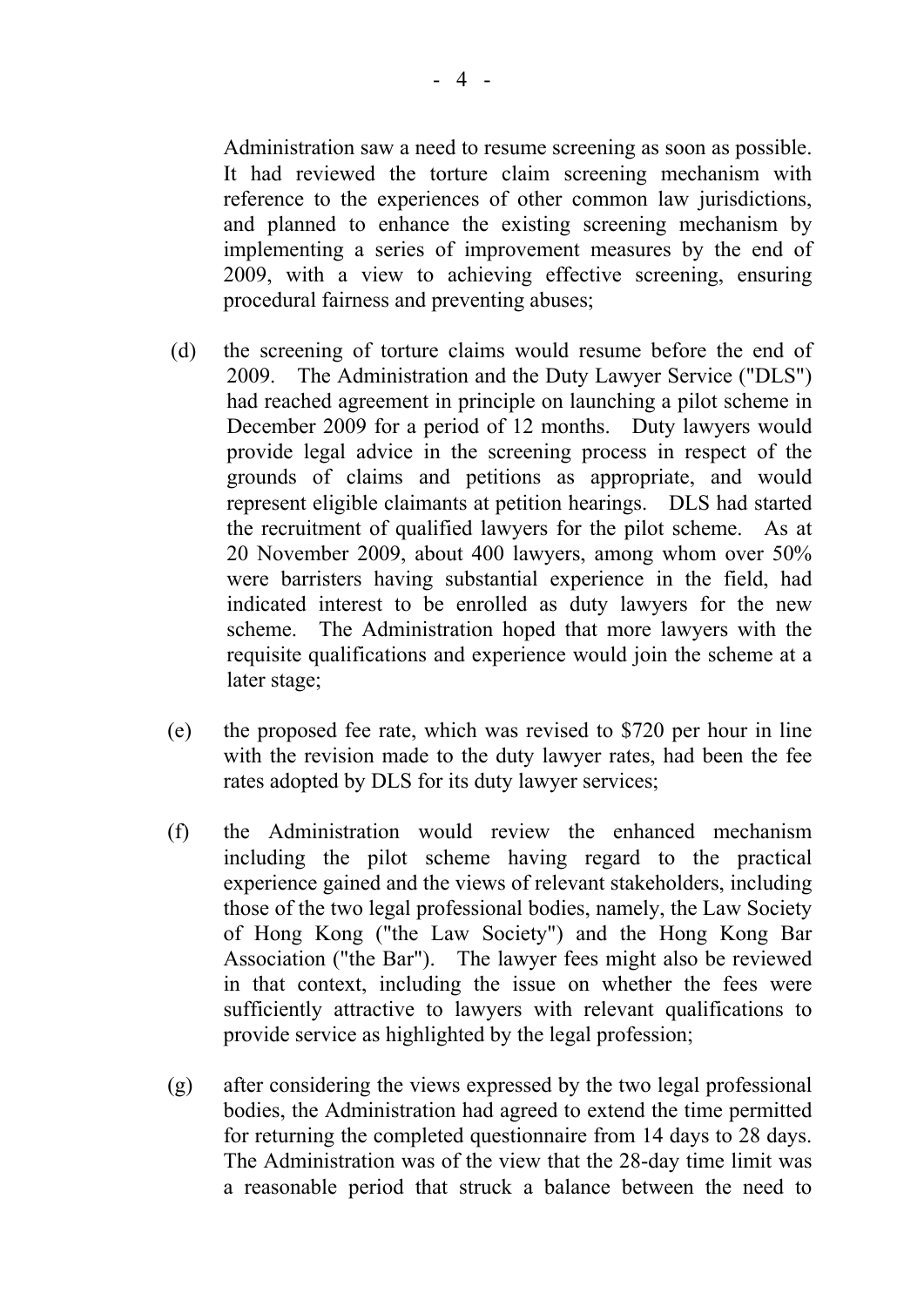ensure that a claimant was given a reasonable opportunity to establish his case and the requirement for early screening of a case without undue delay. This was in line with the Canadian practice in that an asylum claimant in Canada would be given 28 days to return the specified form containing the required information in support of his claim for assessment by the relevant authority and was longer than the United Kingdom practice where a claimant was given only 10 working days to complete a standard form in lodging his asylum claim. The Administration was prepared to allow for a time extension for returning the completed questionnaire, if the issues involved in a particular case were complicated and circumstances so justified; and

(h) the Administration proposed to put in place a statutory regime for handling torture claims lodged under Article 3 of CAT.

11. Regarding the pilot scheme, representatives of the Law Society and the Bar pointed out that there were still a number of outstanding issues, including the guidelines on the scheme, the training arrangement for duty lawyers, the role of the United Nations High Commissioner for Refugees ("UNHCR") in screening of CAT claims and the proposed fees rates for torture claim related work, which were not well addressed. The two legal professional bodies had reservations about implementing the pilot scheme from December 2009.

12. Some members noted with concern that, according to two surveys conducted by the Law Society and the Bar in October 2009, only a small number of lawyers had expressed their willingness to undertake torture claim related work at the rate of \$670 per hour.

13. The Administration advised that it noted the results of the two surveys conducted by the Law Society and the Bar in October 2009. Regarding the contention that remuneration paid to lawyers undertaking torture claim related work should be sufficient for attracting lawyers of the calibre and experience needed to competently handle the claims, the Administration considered that the adoption of the current payment rates under the Duty Lawyer Scheme, i.e. at \$670 per hour or \$2,710 per half day, was appropriate. It was because legal assistance was available to virtually all torture claimants, whether or not their claims involved legal issues or disputes in fact. The assistance to be provided in the screening process was not of the same nature as litigation work in High Court or District Court cases. Based on the existing duty lawyer rates and the proposed scope of assistance agreed by the legal professional bodies, the Administration estimated that the legal cost alone to assist a torture claimant in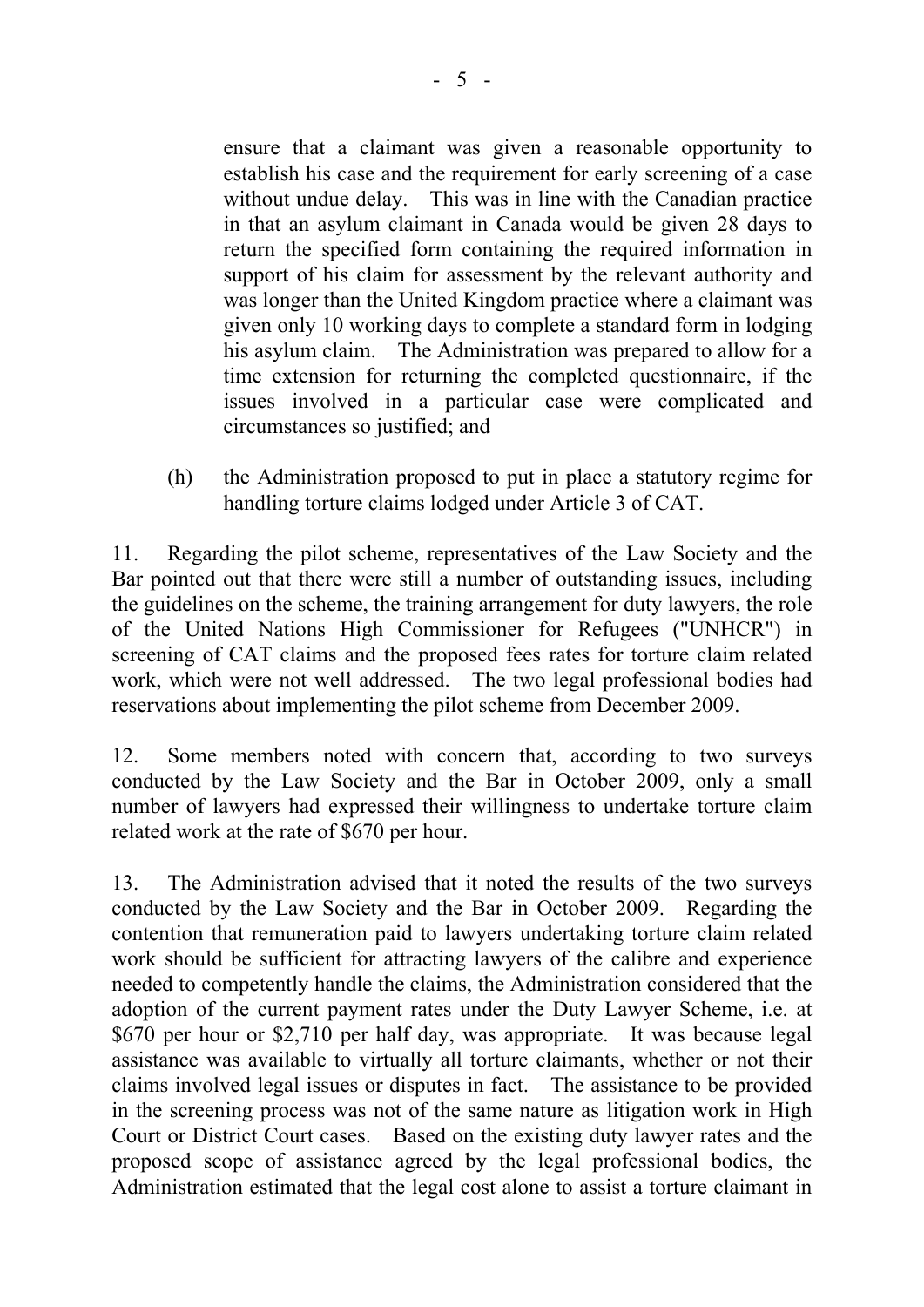making his case up to the petition stage was in the region of \$51,000 for a simple case. Bearing in mind the current influx of 300 new claims per month and 6 203 outstanding cases pending screening as at the end of October 2009, the proposed adoption of the current payment rates under the Duty Lawyer Scheme would already pose a significant financial burden to the Administration.

14. A member was concerned about the legal cost for processing a single claim, if the rates for civil cases as proposed by the two legal professional bodies were to be adopted. The Administration explained that if the rates for civil cases, ranging from \$1,600 to \$4,000 per hour depending on the years of practice, proposed by the legal professional bodies were to be applied, the legal cost would shoot up to the region of \$120,000 to \$300,000 per case, which would not be viable and sustainable in the long term.

15. Some members expressed concern about the suitability of extending the Duty Lawyer Scheme to undertake legal representation work for CAT claimants. They asked whether specialized training would be provided for lawyers before they participated in the new legal assistance scheme for torture claimants.

16. The Administration advised that DLS would generally require and recruit qualified lawyers with a minimum of three years' post-qualification experience to be enrolled as duty lawyers for the new legal assistance scheme for torture claimants. They would also take into account the practical experience and training of the lawyers in the field in considering individual cases. It was noteworthy that this experience requirement was comparable to that of other common law jurisdictions. In New Zealand, for example, the experience required was one year. Separately, with funding from the Administration's Professional Services Development Assistance Scheme, the Law Academy (set up by the Law Society) had organized a training programme in mid-December 2009 for lawyers interested in joining the scheme.

17. Some members expressed concern about the lengthy procedures and time required for determination of torture claims. They called on the Administration to speed up the process of determining torture claims.

18. The Administration advised that the time needed for assessing each case varied with factors such as the individual circumstances of the case. Statistics of the assessed torture claim cases showed that it took about 14 months on average to complete the processing of a case. The Administration stressed that it attached great importance to improving the torture claim screening mechanism. In reviewing the procedures under the existing mechanism, the Administration had made reference to the procedures of UNHCR and other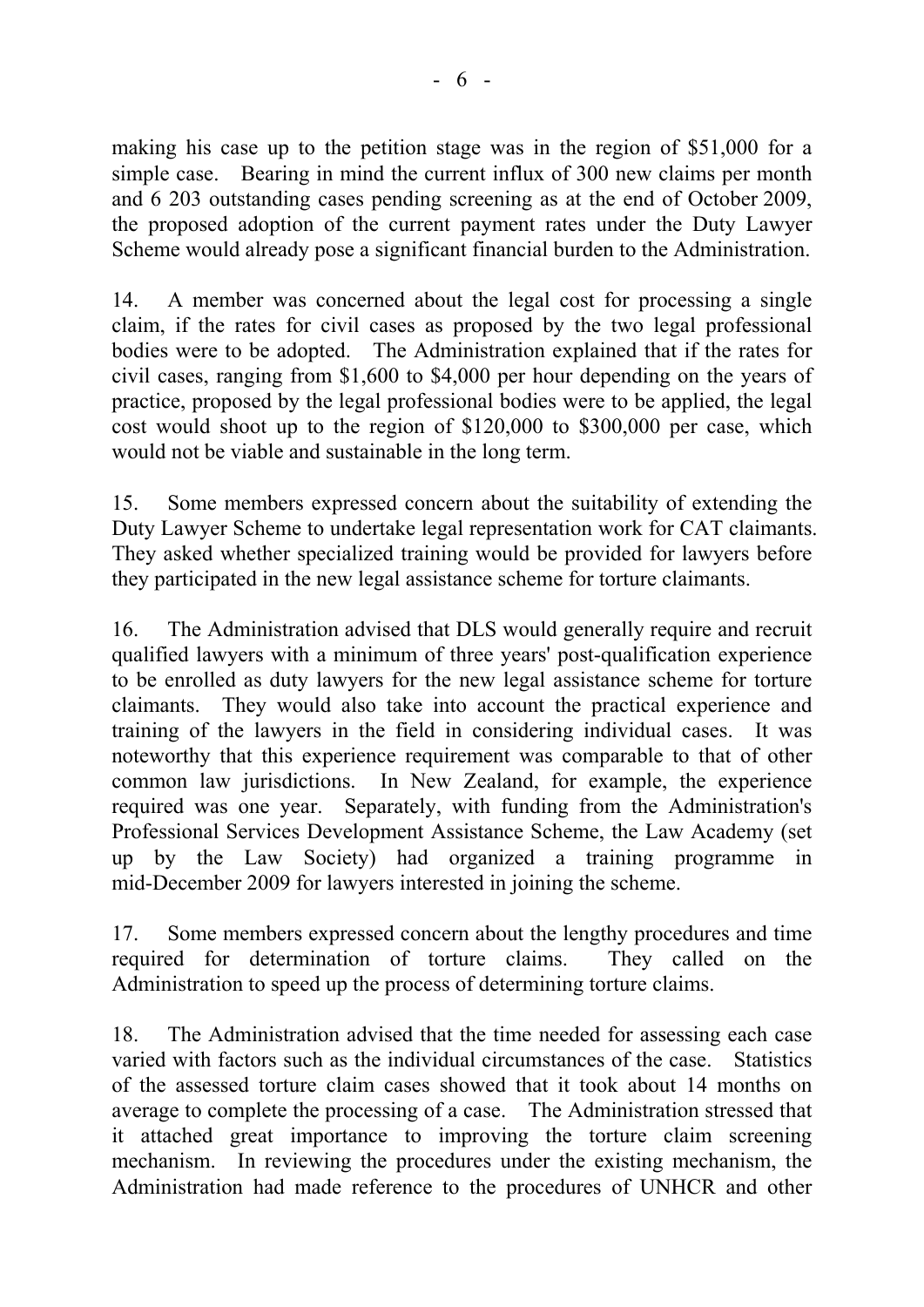jurisdictions for handling refugee claims. According to its plan, the screening workflow would be streamlined and specific time limits would be laid down for various steps in the process. The Administration envisaged that with such enhancements, the screening of claims would be expedited significantly in future.

19. Some members noted with concern that there were cases where the claimants had made both refugee and torture claims. They sought information on the number of these cases, and considered that if a considerable number of asylum seekers lodged both refugee and torture claims, the Administration should consider introducing a coherent and comprehensive system for contemporaneous assessment of both torture claims made under CAT and claims for refugee status filed with UNHCR under the 1951 United Nations Convention relating to the Status of Refugees ("the Refugee Convention").

20. The Administration explained that among the torture claim cases received over the years, about 44% of the claimants were known to have lodged both refugee and torture claims, with the remaining of them only lodged torture claims. Regarding the application of the Refugee Convention, the Administration advised that the HKSAR Government's established position on the Refugee Convention remained unchanged, i.e., the Convention did not apply to Hong Kong and the Government had no obligation to admit persons seeking refugee status or to handle refugee status determination. Despite the non-application of the Refugee Convention to Hong Kong, asylum seekers might approach the Hong Kong Sub-office of UNHCR to lodge asylum/refugee claims. The HKSAR Government had all along been supporting the operation of UNHCR's Hong Kong Sub-office through provision of office accommodation at nominal rent.

21. Some members asked why the Refugee Convention, to which China and Macao had already ratified, was not extended to Hong Kong. They held the view that the Administration should reconsider its position regarding the extension of the Convention so as to speed up the refugee status determination process, since UNHCR was in lack of resources to assess the refugee claims speedily. These members suggested that the Administration should provide manpower resources, as a part of government recurrent expenditure, to UNHCR to assist the latter in refugee status determination.

22. The Administration explained that Hong Kong's relative economic prosperity in the region and its liberal visa regime made the territory vulnerable to possible abuses if the Refugee Convention was to be extended to Hong Kong. Hence, the Government had a firm policy of not granting asylum. It also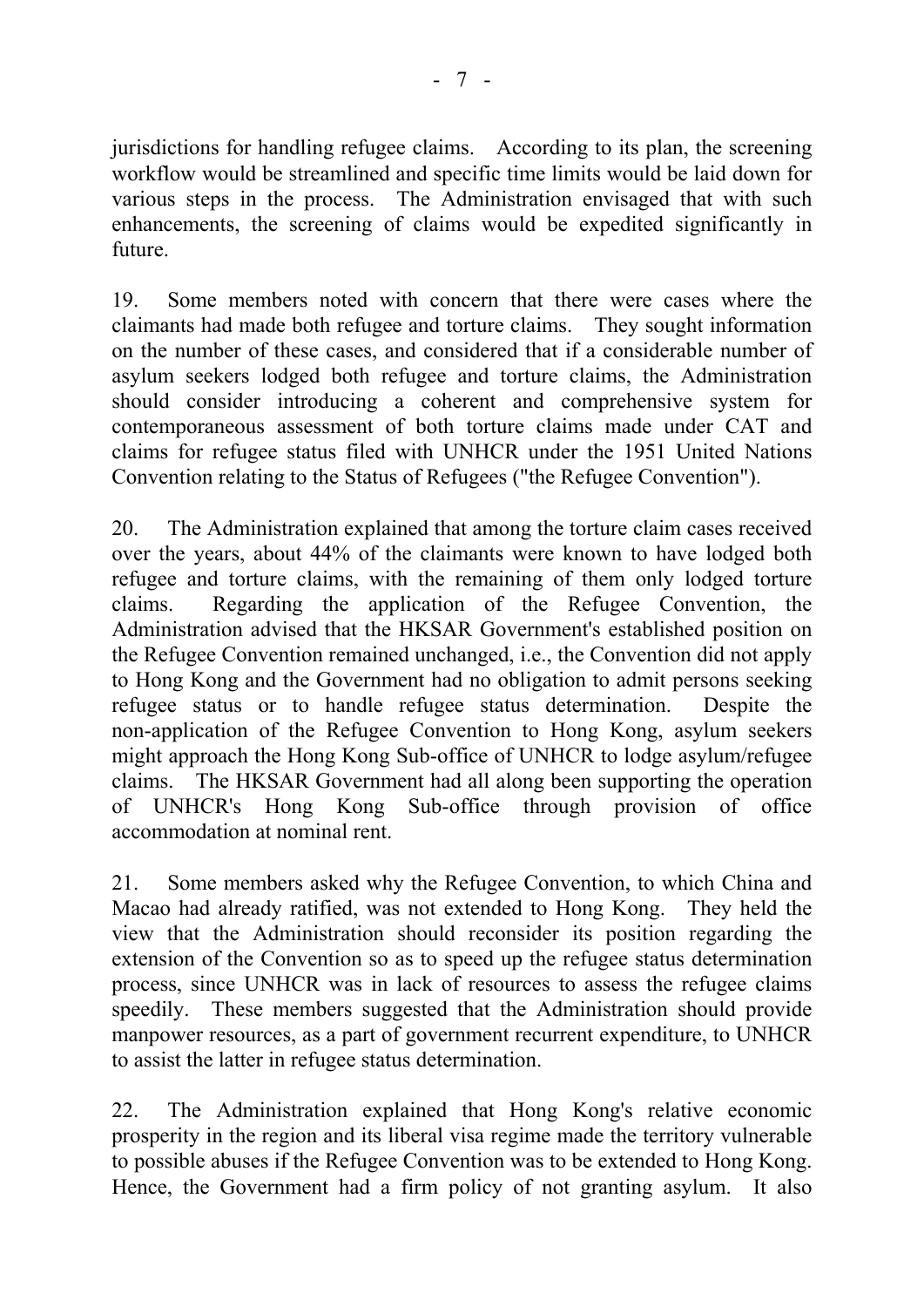advised that ImmD had entered into a Memorandum of Understanding with UNHCR to enhance cooperation. Under the existing cooperation framework, a number of ImmD officers were seconded to the Hong Kong Sub-office of UNHCR for the purpose of staff training.

23. Expressing concern that HKSAR lacked a clear asylum policy, some members sought information on how people who sought refugee status or made torture claim came to Hong Kong. They questioned whether the refugee or torture claim lodged by a person should be processed by the country/place of his first landing.

24. The Administration advised that a great majority of torture claimants were South Asians, mostly from Pakistan, India, Bangladesh and Sri Lanka. About half of the claimants were IIs and the other half overstayers. Most of these IIs came to Hong Kong en rounte from the Mainland and many of them did not lodge any claim, including claim for refugee status, until after having arrived in Hong Kong. The Administration explained that the People's Republic of China was a State Party to CAT. It was understood that under CAT, the People's Republic of China and HKSAR were regarded as one single country and there was no clear definition for the term "place of first landing". Notwithstanding this, the HKSAR Government would explore with the Mainland authorities as to whether IIs sneaked into the territory from the Mainland and making refugee or CAT claims afterwards should be sent back to the Mainland, such that their refugee or CAT claims could be processed by the Mainland, which was the place of their first landing. The Administration noted that some countries in Europe, as well as the United States and Canada, had entered into agreements on refugee status determination which stipulated that claims for refugee status had to be dealt with by the country where the claimants first landed. The Administration would make reference to overseas practices in considering whether similar arrangements might be applied locally. In drawing up the relevant legislative framework for handling torture claims lodged under Article 3 of CAT, the Administration would make reference to international practices and take into account views expressed by relevant parties.

25. A member considered that a long term solution to address the problem was to reach an agreement with the Mainland on handling IIs sneaking into the territory from the Mainland and making refugee or CAT claims afterwards. The member asked whether the Administration had set a timetable to achieve a consensus with the Mainland on this matter. The Administration advised that it had ongoing discussions with the Mainland authorities on cooperation on intercepting non-ethnic Chinese IIs and their repatriation.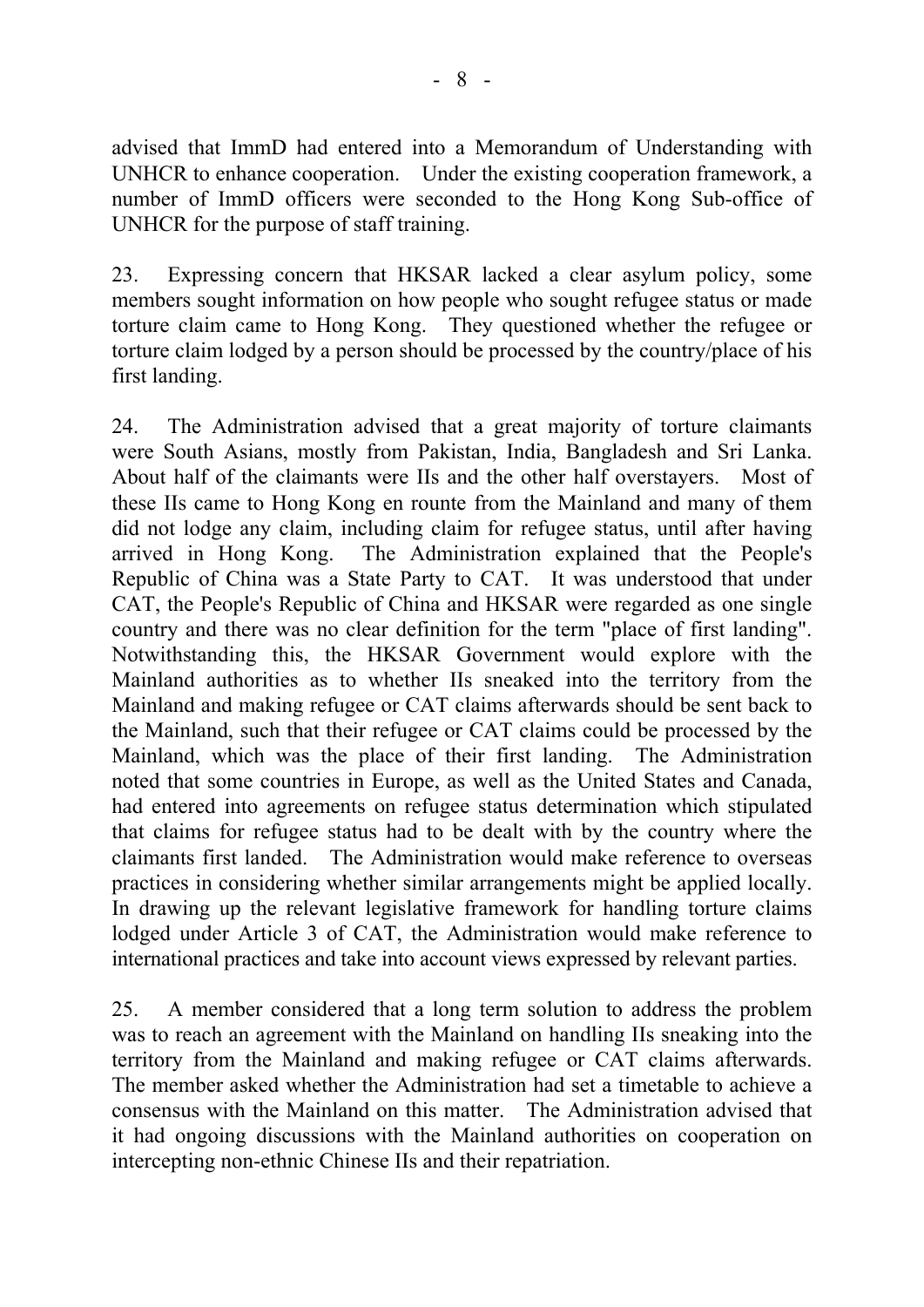26. Some members were concerned about the livelihood of torture claimants. They requested the Administration to provide more detailed information on humanitarian assistance currently provided to torture claimants and asylum seekers released on recognizance, including the nature, level and form of support for these people. The information provided by the Administration is in **Appendix I**.

27. In view of the reservation expressed at the Panel meeting on 29 September 2009 by the representatives of the Law Society and the Bar about the proposed arrangements for the legal representation scheme, the Administration was asked to continue discussion with the two legal professional bodies on various issues of concern, including the guidelines on the scheme, the training arrangement for duty lawyers, the role of UNHCR in screening of CAT claims and the proposed fees rates for torture claim related work. The Administration's response on the legal representation for CAT claimants is in **Appendix II**.

28. A member requested the legal adviser to the Panel to provide advice on whether the required standard of fairness would be met if the Government failed to provide experienced lawyers in the provision of free legal assistance to torture claimants. The information provided by the legal adviser is in **Appendix III**.

# **Latest developments**

29. According to a letter dated 29 June 2010 from the Administration to the Panel, the screening of torture claims under the enhanced administrative mechanism resumed on 24 December 2009. The original forecast was to handle some 400 cases in the first twelve months after the commencement of DLS pilot scheme. However, as at 23 June 2010, only 107 claimants had submitted the grounds of their claims with assistance from duty lawyers under the pilot scheme; among these cases, the Administration had completed screening interviews for 64, and made decisions for nine.

30. The Administration advised that, given the small number of screened cases, it was only prudent and essential that more practical experience of the screening process be gained before casting the screening procedures into legislative proposals. It was also worthy to note that, up till June 2010, no petition case had been decided. In this light, it would be more practical and meaningful to assess the overall effectiveness of the screening mechanism in the end of 2010, by which time it was anticipated the Administration should have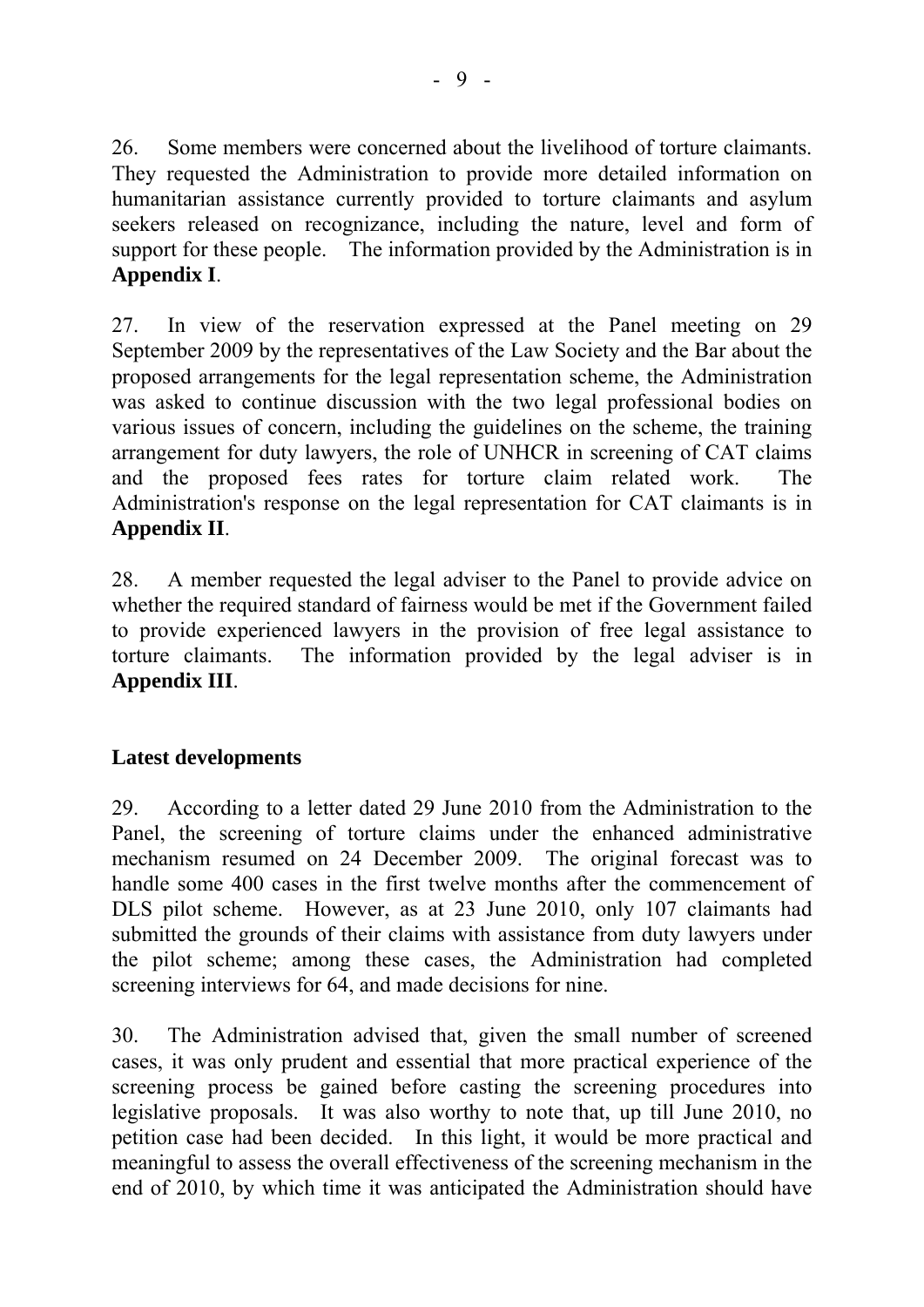made first-tier decisions for about 200 cases and completed a fair number of petition cases.

## **Relevant papers**

31. Members may wish to refer to the following documents for details of the relevant discussions of the Panel on Security -

- (a) Administration's paper for the meeting of the Panel on Security on 6 July 2009 [LC Paper No. CB(2)2054/08-09(01)];
- (b) Administration's paper for the special meeting of the Panel on Security on 29 September 2009 [LC Paper No. CB(2)2514/08-09(01)];
- (c) Administration's paper for the meeting of the Panel on Security on 1 December 2009 [LC Paper No. CB(2)370/09-10(03)];
- (d) Joint submissions from the Law Society of Hong Kong and the Hong Kong Bar Association [LC Paper Nos. CB(2)2524/08-09(01) & CB(2)391/09-10(01)];
- (e) Administration's response to the joint submission of the Law Society of Hong Kong and the Hong Kong Bar Association dated 24 September 2009 on legal representation for CAT claimants [LC Paper No. CB(2)33/09-10(01)];
- (f) Paper prepared by the Legal Service Division of the Legislative Council Secretariat on issues relating to the provision of free legal assistance to torture claimants [LC Paper No. LS32/09-10];
- (g) Minutes of the meeting of the Panel on Security on 6 July 2009 [LC Paper No. CB(2)2495/08-09];
- (h) Minutes of the special meeting of the Panel on Security on 29 September 2009 [LC Paper No. CB(2)912/09-10]; and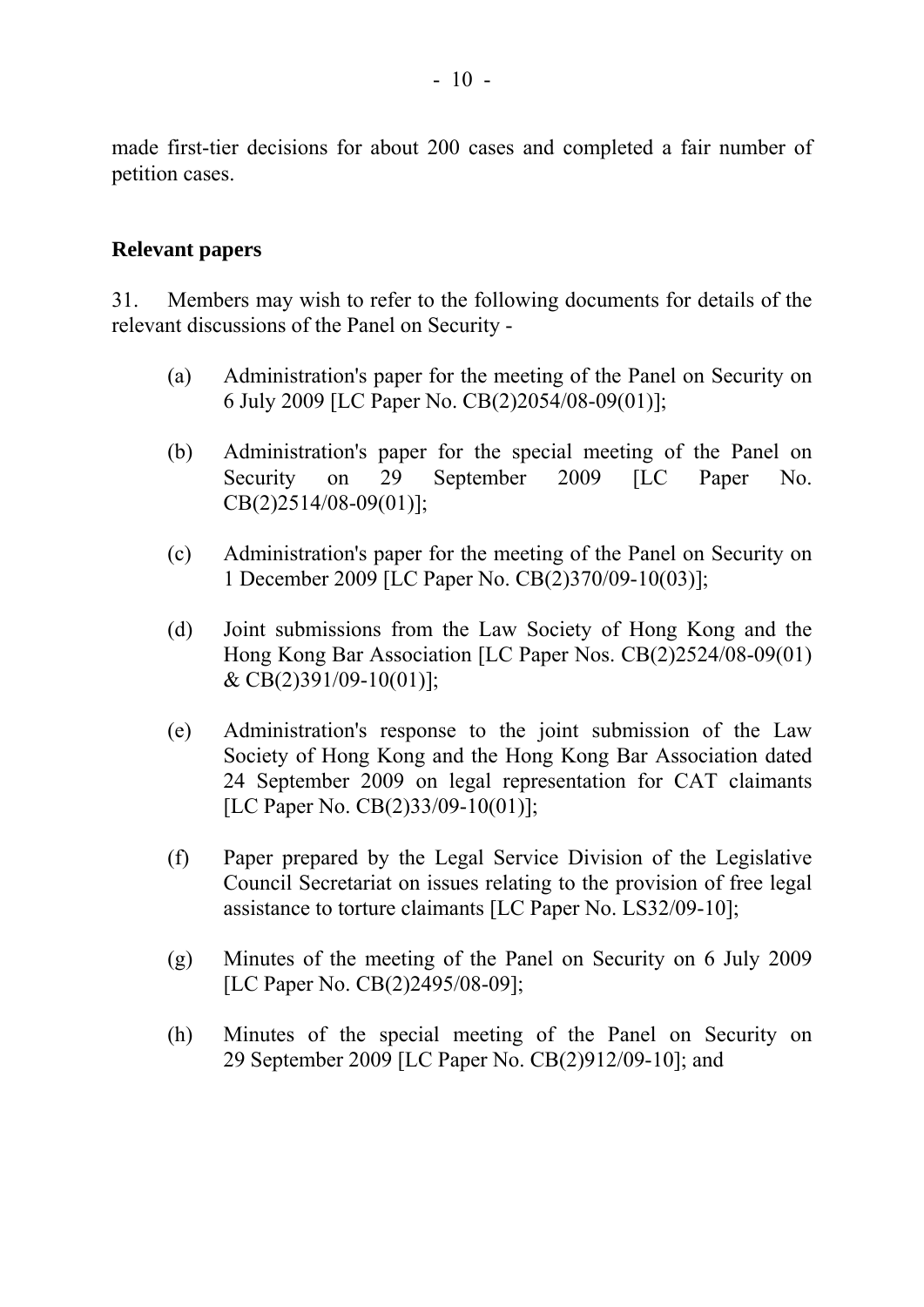(i) Minutes of the meeting of the Panel on Security on 1 December 2009 [LC Paper No. CB(2)816/09-10].

Council Business Division 2 Legislative Council Secretariat 7 April 2011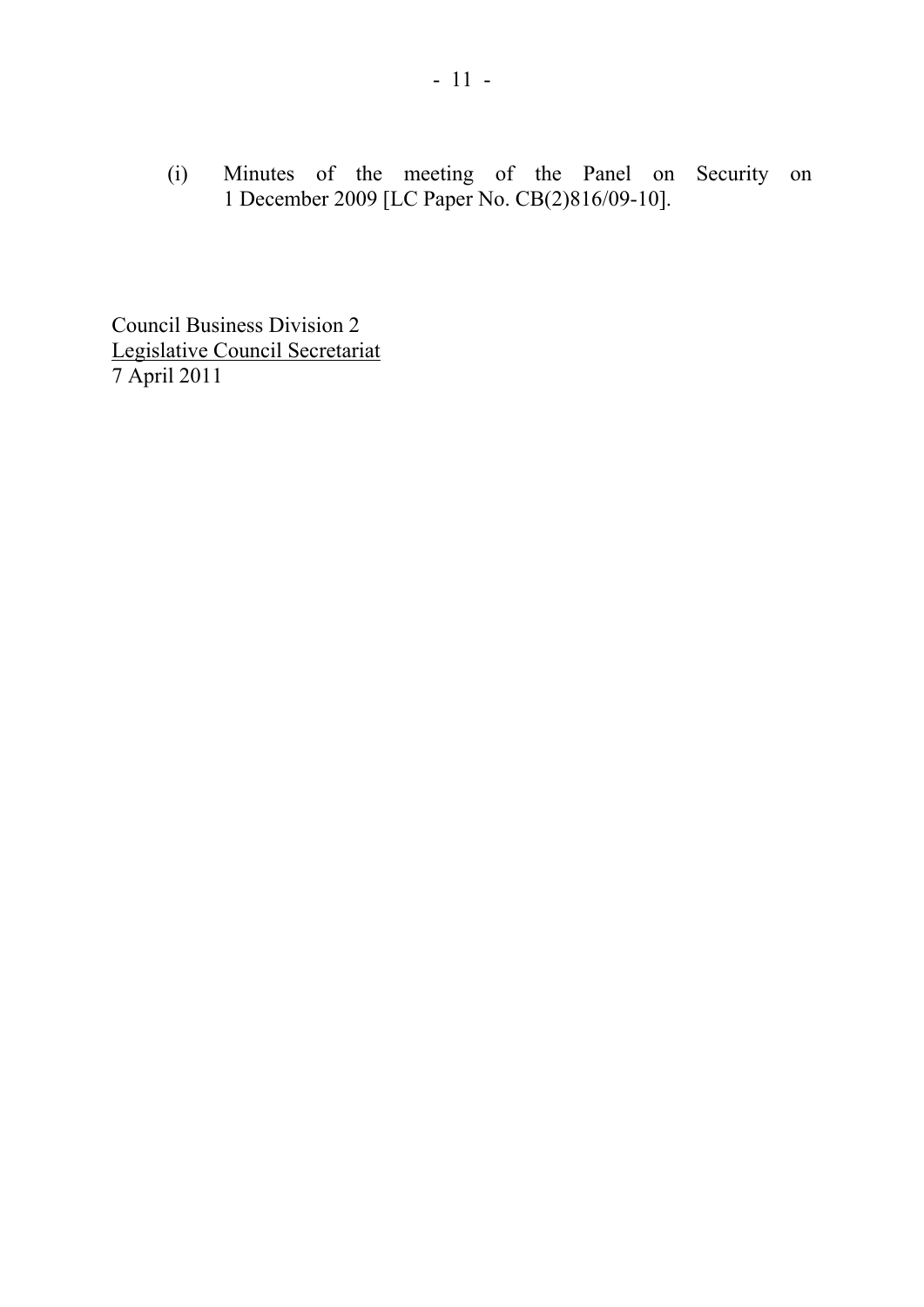# **Provision of Humanitarian Assistance to Torture Claimants**

# **Rationale of the assistance**

1. On humanitarian grounds, the Administration, in collaboration with non-governmental organisations (NGOs) and on a case-by-case basis, offers assistance-in-kind to torture claimants who are deprived of basic needs during their presence in Hong Kong.

2. The in-kind assistance provided to torture claimants is a form of tide-over support provided on humanitarian grounds. It is **not welfare assistance** provided to eligible Hong Kong residents. Its aim is to provide support which is considered sufficient to prevent a person from becoming destitute while at the same time not creating a magnet effect which can have serious implications on the sustainability of our current support systems.

## **Scope of assistance**

## Accommodation

3. Torture claimants in genuine need are provided with temporary accommodation together with the supply of electricity, water and other basic utilities. The types of accommodation assistance offered include -

- (i) private flats in Yuen Long rented by International Social Service Hong Kong Branch (ISS). The flats are equipped with basic furniture, beddings, household utensils and cooking facilities;
- (ii) accommodation self-arranged by the service users. ISS will enter into a direct payment arrangement with the legitimate landlord. The tenancy agreement will be renewable on a monthly basis; and
- (iii) the ISS's Anthony Lawrence International Refuge for Newcomers to Hong Kong. Service users in need of supervised housing, including women or minors, are arranged to stay in this shelter.

## Food

4. Service users are provided with a variety of food items, including vegetables, fruit, meat as well as baby/children food where applicable. Nutritious, cultural, religious and other specific needs of individual service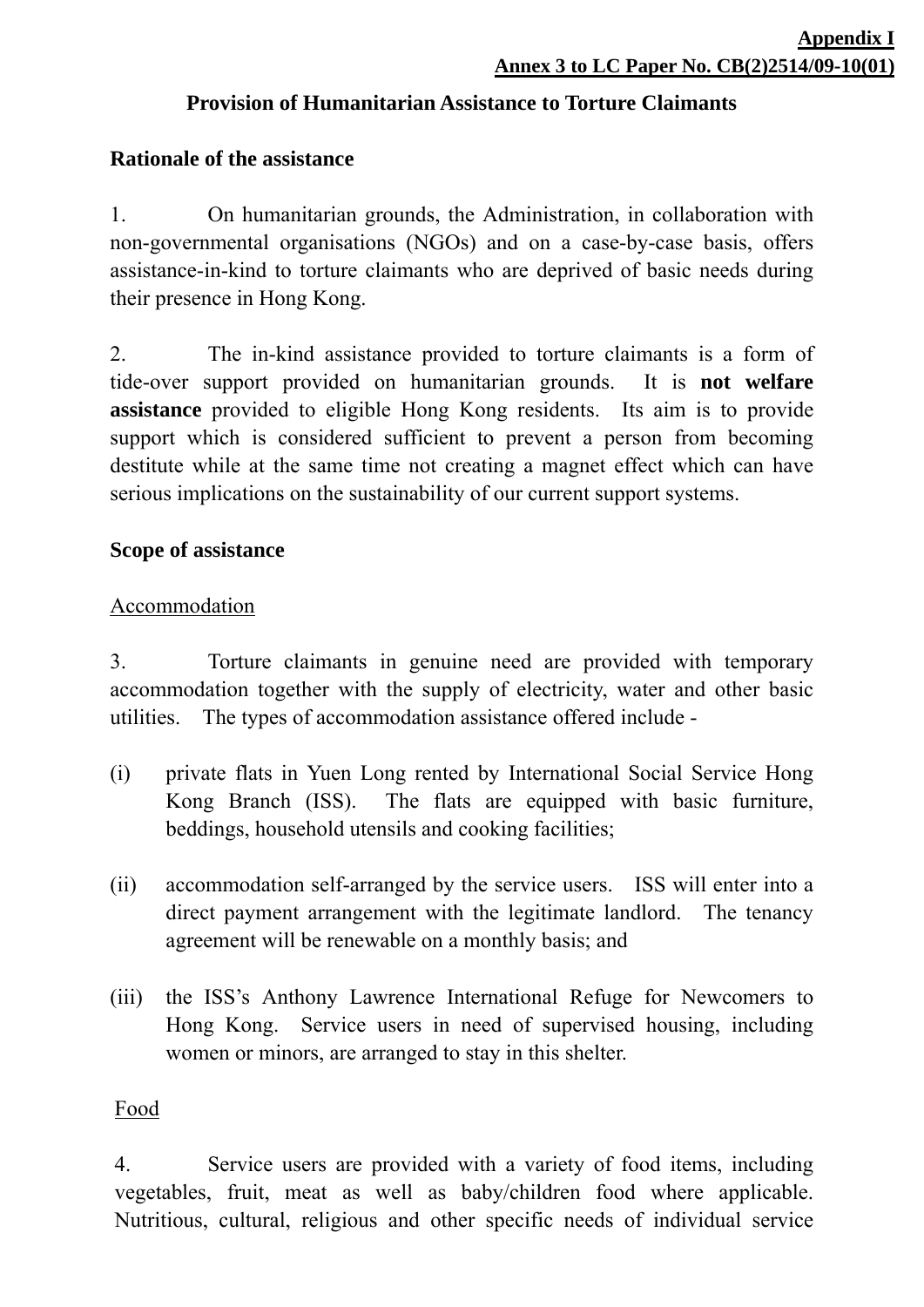users are catered for as appropriate. Service users collect the food items at six food suppliers' shops located in different districts on Hong Kong Island, Kowloon and the New Territories.

# Clothing and basic necessities

5. Clothing, and other basic necessities, including personal toiletries, household cleansing articles, women sanitary items and baby/children items, if applicable, are provided as necessary.

# Transport allowance

6. Service users with genuine travelling need for various purposes, including reporting to the Immigration Department, attending medical appointments, attending spiritual worship, meeting with lawyers, collecting food and basic necessities as well as meeting with ISS's workers etc. are provided with petty cash to meet the travelling expenses by the cheapest means of transportation.

# Medical services

7. In accordance with the current practice for waiving of medical charges for non-eligible persons, recommendations for one-off waiver of medical expenses at public clinics or hospitals will be given to torture claimants on a case-by-case basis subject to the assessment by service units of the Social Welfare Department.

# Level of assistance

8. The in-kind assistance provided to the individual varies according to the needs and personal situations of the person concerned, including the availability of his own resources and the resources available to him from other sources. There is **no monetary-equivalent ceiling** on how much an individual service user in genuine need may receive.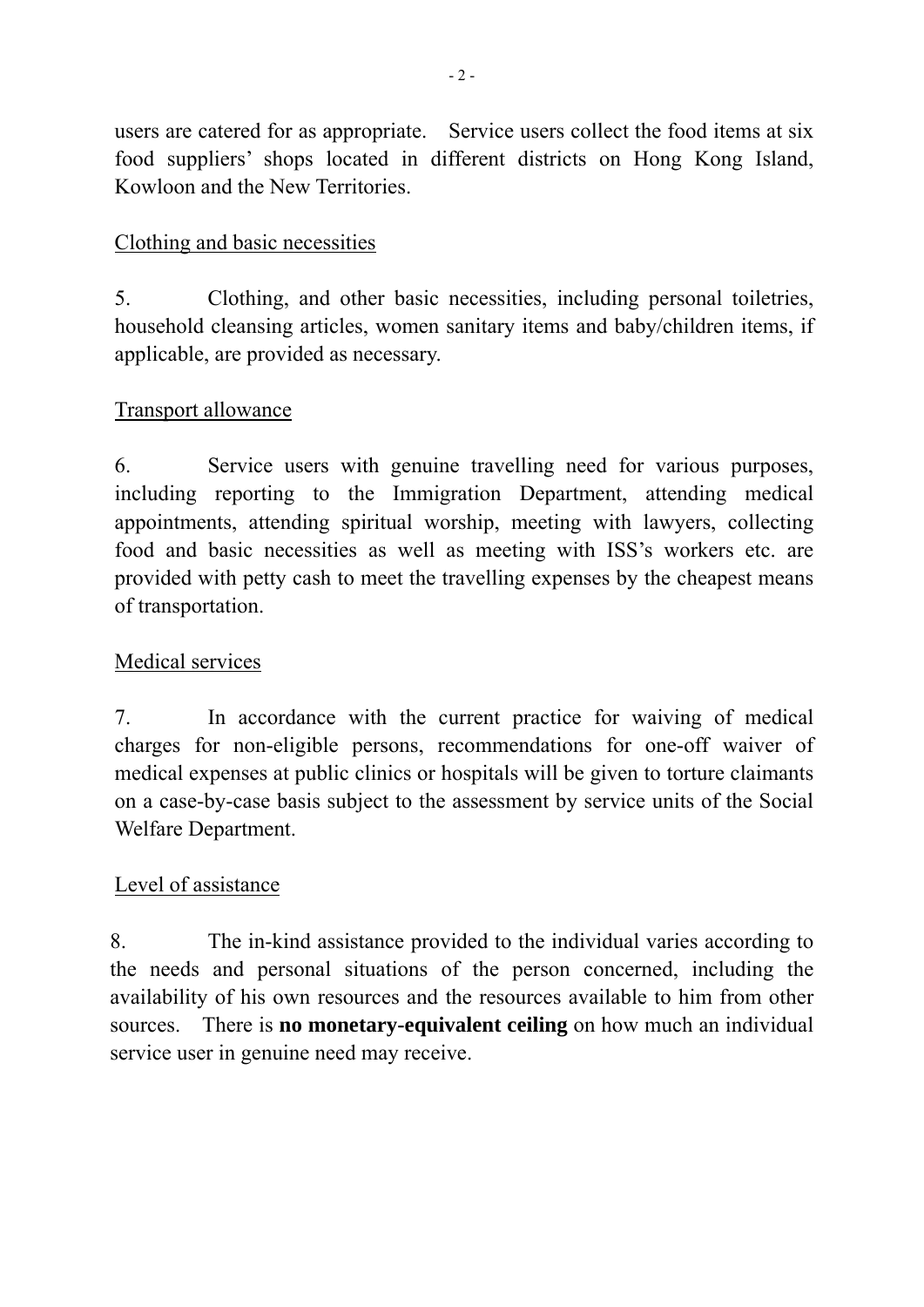## **The Administration's Response to the Joint Submission of the Law Society and the Bar Association to the LegCo Panel on Security on Legal Representation for CAT Claimants Dated 24.9.2009**

#### *Guidelines on the new scheme (Paras. 6 & 7)*

1. Allegation that the Administration does not truly appreciate the difficulties faced by claimants, and the heavy burden on the legal practitioner to present the claimant's case.

 There is no basis for such an allegation by the legal professional bodies ("LPBs"). The fact that the Administration is willing to accept the *FB judgment* without lodging any appeal and to revise the torture claim screening mechanism to remedy those systemic flaws as declared by the court to be unlawful together with the negotiations with the Duty Lawyer Service ("DLS") in setting up a publicly-funded legal assistance scheme for torture claimants are clear indications that the Administration has every intention to conduct torture claim screening in accordance with the requirement of high standards of fairness. Indeed, the Administration's concession that there will be no cap on the number of sessions of legal service to be provided by DLS lawyers under the proposed legal assistance scheme has demonstrated the Administration's willingness to accommodate the need of torture claimants and their legal representatives where the particular facts of a case or the issues involved are complicated which would require further advice on the matter.

2. Time permitted for completion of the questionnaire is insufficient.

 The Administration has agreed to extend the time for returning the completed questionnaire from 14 days to **28 days**. We consider that it is a reasonable period that strikes a balance between the need to ensure a claimant is given a reasonable opportunity to establish his case and the requirement for early screening of a case with no undue delay. This is in line with the Canadian practice in that an asylum claimant in Canada will be given 28 days to return the specified form containing the required information in support of his claim for assessment by the relevant authority and is longer than the previous UK practice where a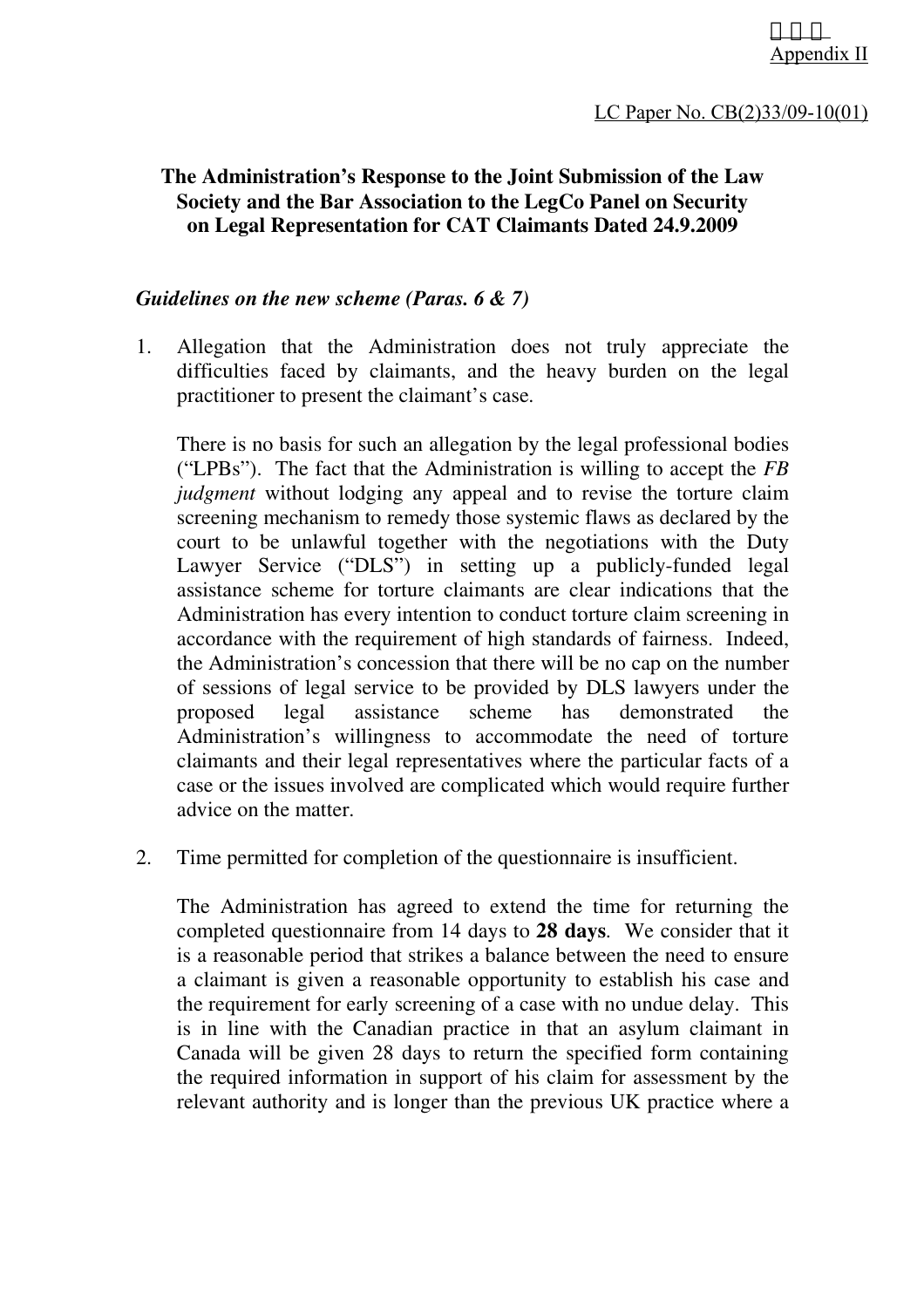claimant was given only 10 days to complete a standard form to lodge his asylum claim.

 Indeed, the information required to be given in the questionnaire in a torture claim relate to personal information about the claimant himself and factual information about his past experience of having been tortured which a claimant should have personal knowledge thereof; and thus there should not be any difficulty for him to give the required information which is within his own knowledge. Neither is it necessary for a claimant or his legal representative to make data access request etc. for information from authority in Hong Kong before he is in a position to complete the questionnaire. In this respect, the submission that a misplaced word or incorrect statement would cause serious prejudice to a claimant's case as damaging his credibility is misconceived as a case officer is required to take into account all the relevant information of the case which includes objective information e.g. the relevant country of origin information etc. in deciding the credibility issue; and that mistakes made in the questionnaire may always be rectified/clarified at the subsequent interview or by way of supplementary information given in writing.

 As regards the difficulties faced by a claimant in obtaining documentary proof, the fact that he has no such proof or is unable to obtain it would not necessarily cause prejudice to his claim given that the authority determining his claim is required to take into account the fact that a claimant who has fled from the country concerned would have few belongings and document with him; and that the authority could not adopt an attitude of sitting back and putting him to strict proof of his claim (CFA in *Prabakar (2004) at paras. 53 & 54*). Where necessary, a claimant may request for an extension for a reasonable period of time to submit any crucial documentary proof which is temporary unavailable.

 In any case, given that there is an element of flexibility on the timing to return the completed questionnaire as a case officer may allow for a time extension on justifications (para. 16 of the draft Guidelines), the 28-day period as now allowed by the Administration for returning a questionnaire cannot be said to be grossly inadequate.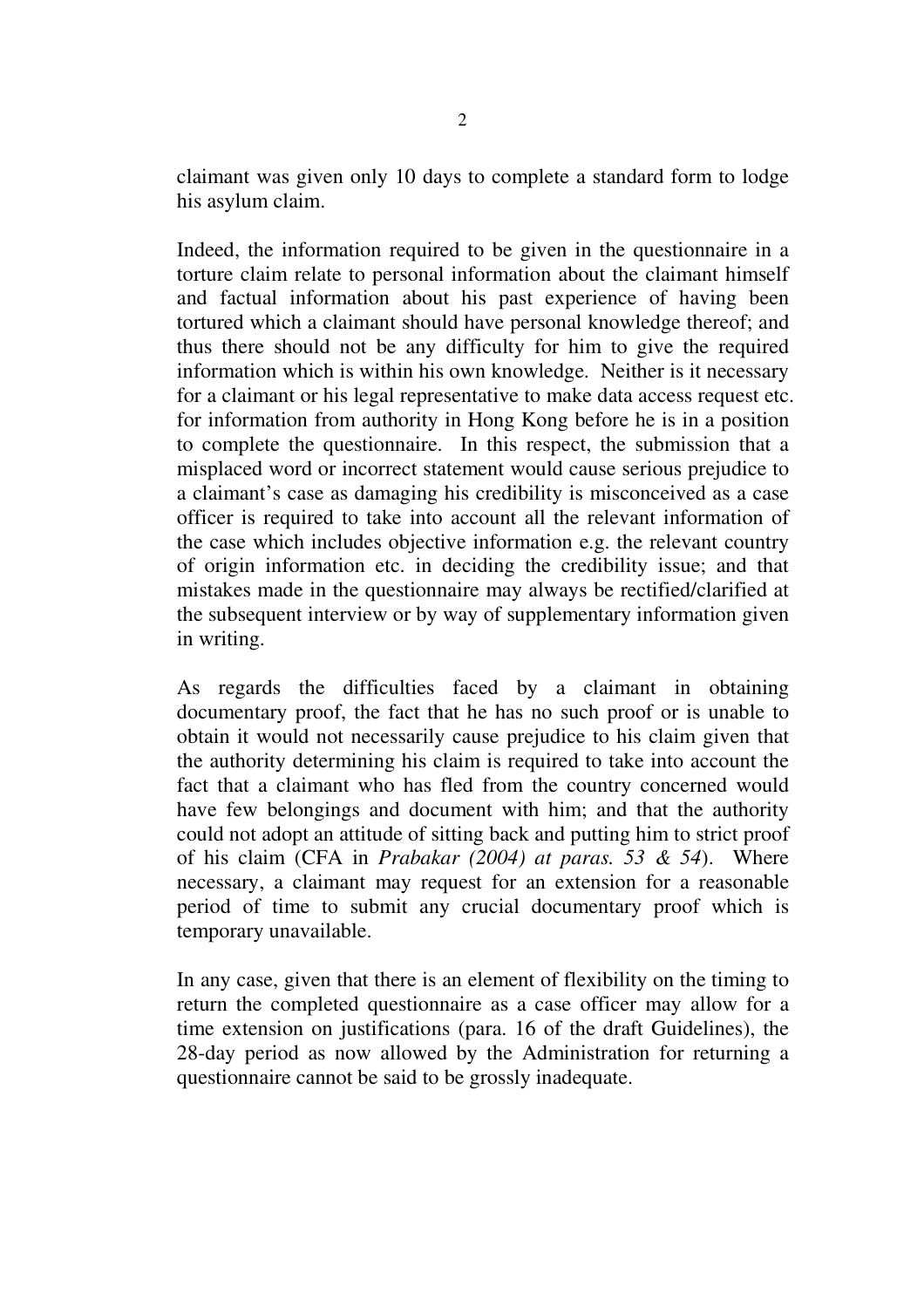#### 3. Prosecutions

 Para. 48 of the draft Guidelines states that, "*The claimant must be informed that the information he/she provided will be treated in confidence…… In addition, nothing at all said by the claimant in either the questionnaire or at the interview will be used against the claimant in any subsequent criminal proceedings of any nature save an attempt to pervert the course of justice, and/or making of false reports, etc. to member of Immigration Service."* The LPB alleges that the prosecution of torture claimant for providing false information is contrary to *FB judgment*.

 The CFI in *FB judgment* only dealt with the issue concerning a torture claimant giving incriminating answers in the questionnaire or at the interview in relation to immigration or other offences which he has committed when fleeing from his country e.g. being an overstayer, illegal immigrant etc. in Hong Kong (paras. 147-151 of the judgment). The said judgment does not appear to support a case to condone a torture claimant giving any false information to an immigration officer or the authority when lodging a claim where there is a duty on him to tell the truth and thus the court expressly mentions that the immunity is subject to the exception of "an attempt to pervert the course of justice" (para. 151).

 Given the above, notwithstanding that there is no mention of any possible prosecution for making false report or information in the course of making a claim in *FB judgment*, it does not appear to have any objection to warn a claimant of any possible risks of such prosecution if he deliberately gives false information in the screening process where he is expected to tell the truth in the circumstances. Indeed, depending on the circumstances of a case, a claimant's deliberate act to give false report or information to a case officer handling his claim may be one of those facts upon which a prosecution for an attempt to pervert the course of justice may be initiated. Viewed in this light, it could not be said that the giving of any such warning to a claimant is contrary to *FB judgment*.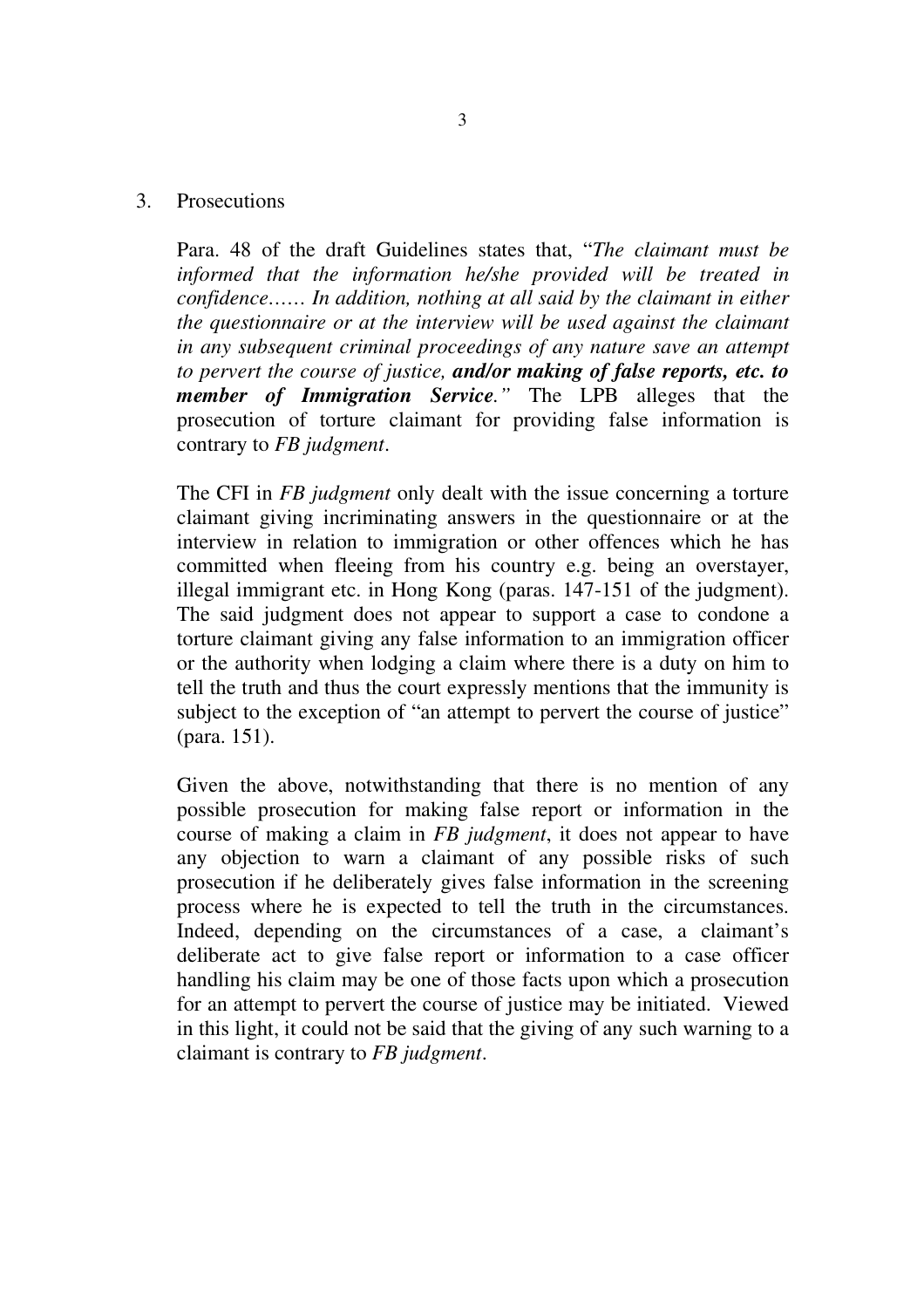#### 4. Medical examinations

 Paras. 43 & 44 of the Draft Guidelines provide that a case officer may request a torture claimant to undergo medical examination if it appears to him that such may shed light on the credibility of the claim. The CFA in *Prabakar* held that the authority in the screening process should not adopt an attitude of sitting back and that it is appropriate for it to draw attention to matters which obviously require clarification or elaboration so that they could be addressed by the claimant (para. 54 of the judgment). Therefore, it seems that there is nothing wrong with the authority or a case officer in requesting a claimant to undergo a medical examination or submit medical evidence if such is relevant to the claim. On the question of drawing adverse inference (where the claimant refuses to consent to having such medical examination), any such inference may only be made after the claimant is given a chance to explain why consent is not forthcoming in the circumstances. Provided that such a safeguard is in place, it does not seem to have any objection to requesting a claimant to undergo medical examination for the purpose of verifying his claim.

 LPBs' submission is effectively made on the basis that a torture claimant has a right to have private medical examination to be conducted at public expenses for the purpose of obtaining evidence in support of his claim. This is not in line with the *Prabakar judgment* as it is clear that the burden of proof is on a claimant to substantiate his claim albeit that the authority should not take an attitude of sitting back and put the claimant to strict proof thereof. While a torture claimant is not prevented from producing his own medical evidence in support of his case e.g. from private practitioners at his own expenses or those offering their service voluntarily, the Administration has no such obligation to pay for expenses incurred by him in having such private medical examination if the examination is not relevant to the decision on the claim, as we should secure that public resources be used reasonably.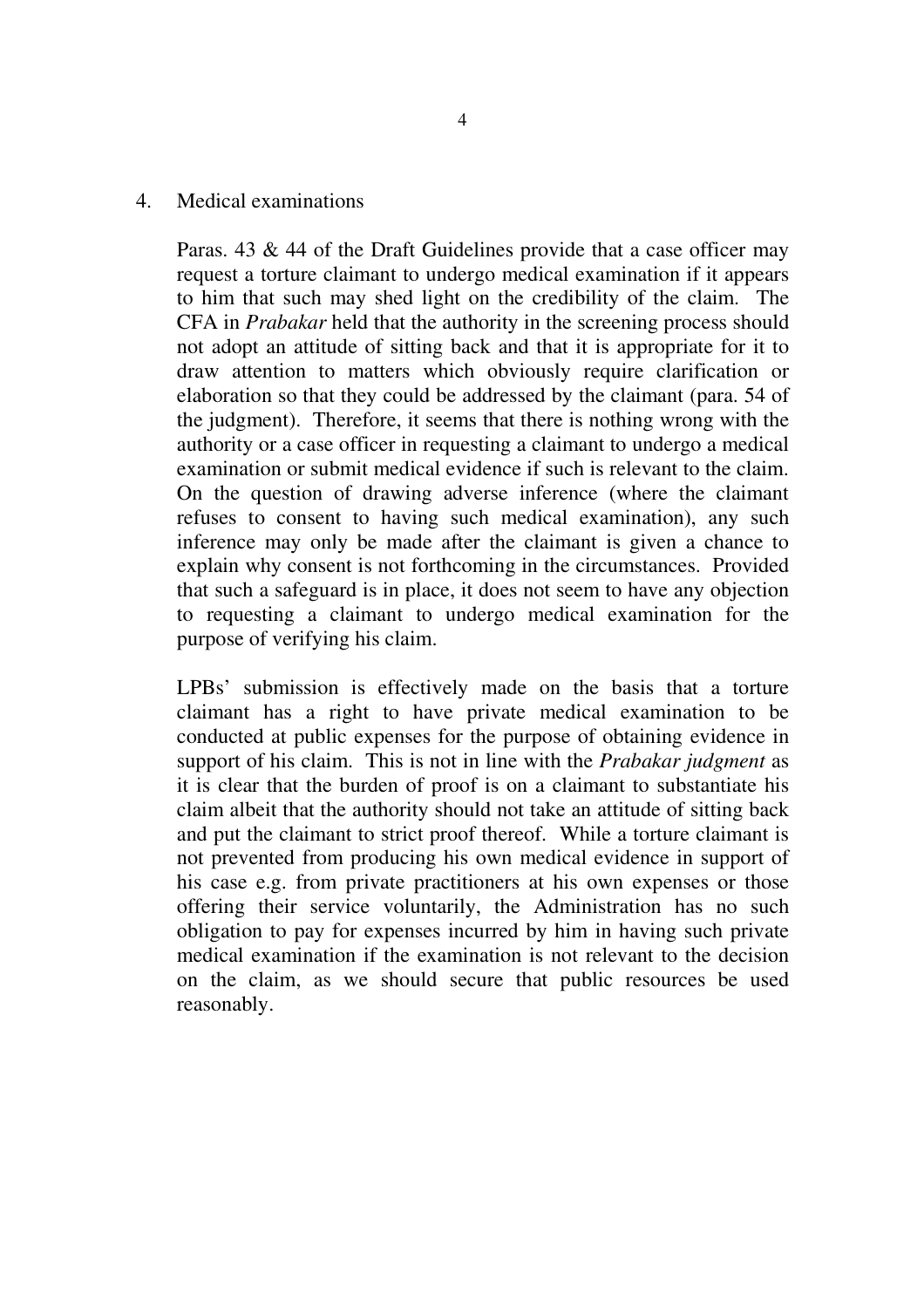#### *Training and Commencement of screening (Paras. 8-11)*

- 5. The Administration appreciates the arrangement of training for duty lawyers initiated by LPBs in ensuring the quality of legal services to torture claimants. It has offered to assist in liaison work with the Office of the United Nations High Commissioner for Refugees (UNHCR)/Office of the High Commissioner for Human Rights (OHCHR) for trainers or logistic arrangements relating to venue and will provide further assistance as appropriate.
- 6. We agree that lawyers acting for torture claimants should be competent to do the work through training or have the relevant experience for undertaking such work. That said, this does not necessarily mean that lawyers must attend the training course conducted by the Academy of Law before they may act for torture claimants. Whether a lawyer is competent to do the work depends on what training he has received or the relevant experience which he has had on the subject whether in Hong Kong or elsewhere. While it would be incumbent upon the Administration to further negotiate with the two professional bodies with a view to securing their blessing to permit a small number of lawyers with the relevant experience to take up the work before the commencement of the training by the Academy of Law in December, it is unfair for the LPBs to say that the Administration is not aware of any lawyers who are able to handle these cases competently without proper training if the training here refers to the training course to be conducted by the Academy of Law. It seems that there are some lawyers in Hong Kong who are competent to do torture claim related work without attending the forthcoming training course e.g. those who have been actively involved in the relevant torture claim litigation cases in Hong Kong etc. Indeed, it does not seem that LPBs may prevent any of their members from acting for a torture claimant (at his own expenses) or to act for him on pro bono basis, except that a member who has no such training or experience may be liable to be disciplined for misconduct if he/she acts negligently in the matter and/or not up to the required professional standard having regard to the strong views expressed by the LPBs that only members with the relevant training or experience are competent to do torture claim related work.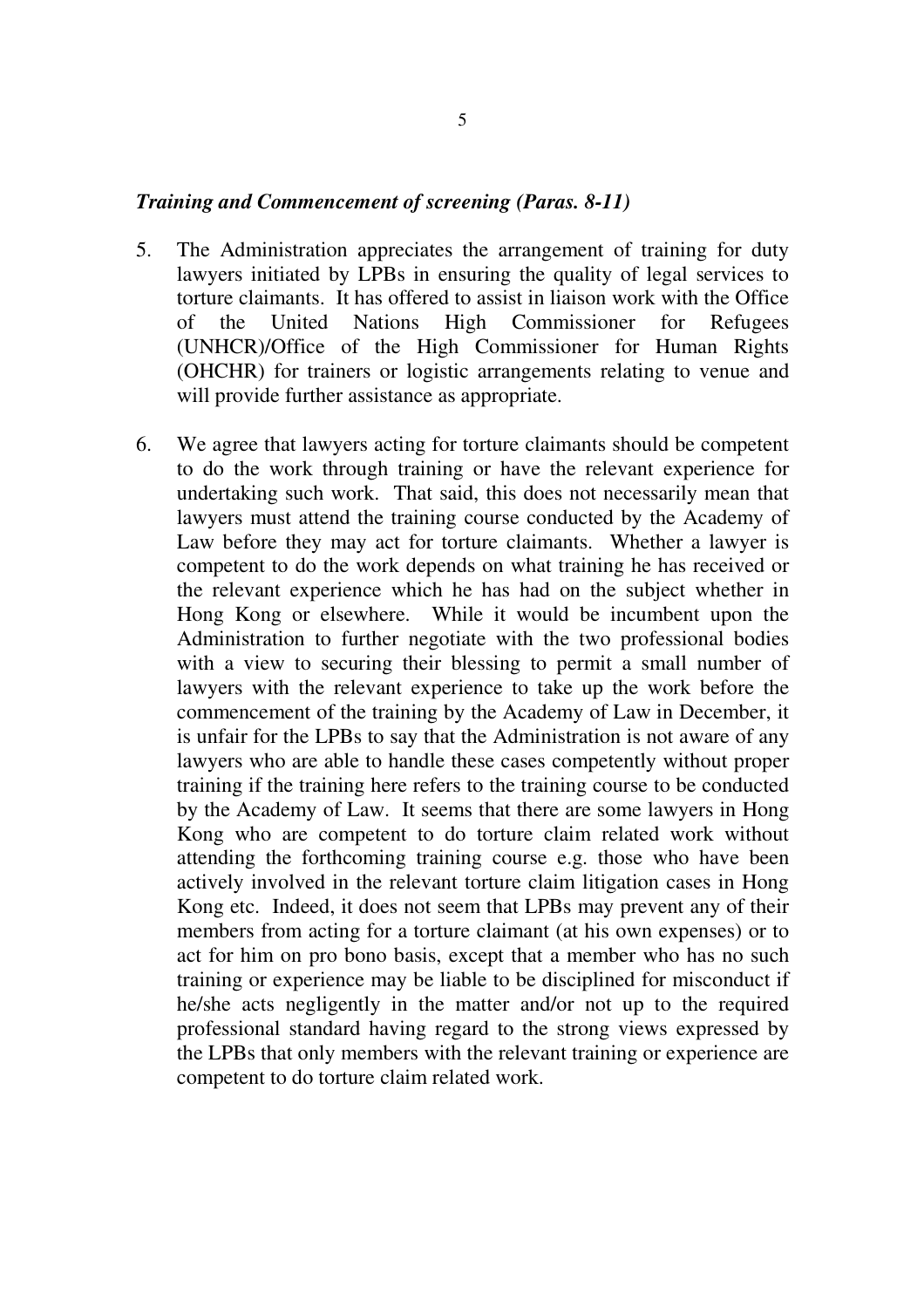#### *Role of the UNHCR (Paras. 12-16)*

- 7. Given that the Refugee Convention does not apply to Hong Kong, and subject to the outcome of the appeal in "C" (CACV 132/2008) which will soon be heard by the Court of Appeal, the Administration has no obligation to conduct asylum screening in Hong Kong and that refugee matters will remain the responsibility of UNHCR - Hong Kong Office. It remains the Administration's firm policy not to conduct any asylum screening in Hong Kong or to extend the application of the Refugee Convention to Hong Kong.
- 8. Subject to those procedural safeguards and the requirement of fairness, and also with consent from the claimant, it seems that the "interface" with the UNHCR and use of their materials (in the asylum screening process) by a case officer in CAT screening is permissible in those circumstances as sanctioned by the CFA in *Prabakar (at paras. 56-60 of the judgment)* which is reflected in paras. 41 & 42 of the draft Guidelines. As such, it does not seem that the relevant guidelines are in breach of the requirement of high standards of fairness.
- 9. Secondment of officers from Immigration Department to work in the UNHCR - Hong Kong Office under the Memorandum of Understanding signed between the HKSARG and the UNHCR is solely for the purpose of staff training. As such, the fact that government officers are seconded to work in UNHCR - Hong Kong Office should not be taken as a factor which will undermine the Administration's position that the HKSARG will not conduct asylum screening as it has no such obligation to do so.

#### *Fees (Paras. 17-22)*

10. The LPBs' submission is focused on the contention that remuneration paid to lawyers doing torture claim related work should be sufficient to attract lawyers of the calibre and experience that is needed to competently handle the claims and that a comparison with overseas rates is unrealistic as Hong Kong practitioners have higher overheads costs.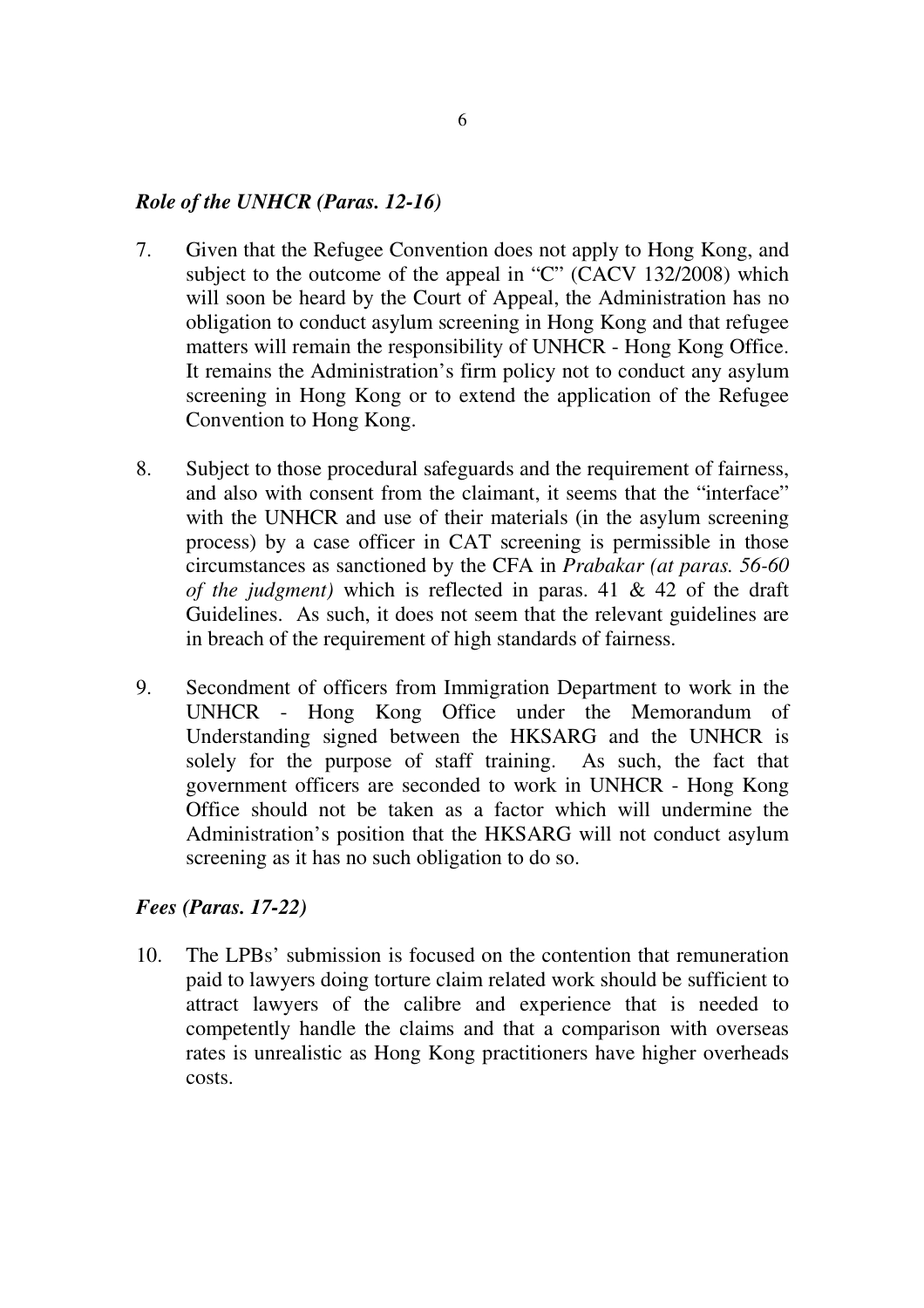11. Nevertheless, we consider that the adoption of the current duty lawyer rate (i.e. around \$677 per hour) is appropriate based on the following reasons:-

> The legal assistance is available to virtually all torture claimants, whether or not their claims involve legal issues or facts disputed. The assistance to be provided in the screening process is not of the same nature as litigation work in High Court/District Court cases.

> Having due regard to the views of the LPBs as well as DLS, the Administration has stretched reasonable flexibility and accepted the suggestion from the profession that no cap should be imposed on the number of sessions for a case, which will duly take into account the individual circumstances. In this regard, the package proposed by the Administration compares favourably to the remuneration in other countries for lawyers assisting asylum seekers.

> The proposed fee rates have been endorsed by the DLS Council after full deliberations and its meeting with legal profession.

> The arrangements are made under a pilot scheme, which will last for 12 months. A review will be conducted to make necessary adjustments in the light of practical experience. The fees may be reviewed in that context, including the issue about sufficient attraction for lawyers with relevant qualifications to provide service as highlighted by the legal profession.

12. Basing on the existing duty lawyer rates and the proposed scope of assistance agreed by the LPBs, we estimate that the legal cost alone to assist a torture claimant in making their case up to the petition stage is in the region of \$51,000 for a simple case (apart from other incidental expenses, e.g. interpreter's cost and translation). Bearing in mind the current influx of 300 new claims per month and we have over 5 600 cases pending determination as at end August 2009, the proposed adoption of duty lawyer rate would already pose a great financial burden to the public purse. If the rates for civil cases (ranging from \$1,600 to \$4,000 per hour depending on the years of practice) proposed by the LPBs are to be applied, the legal cost would shoot up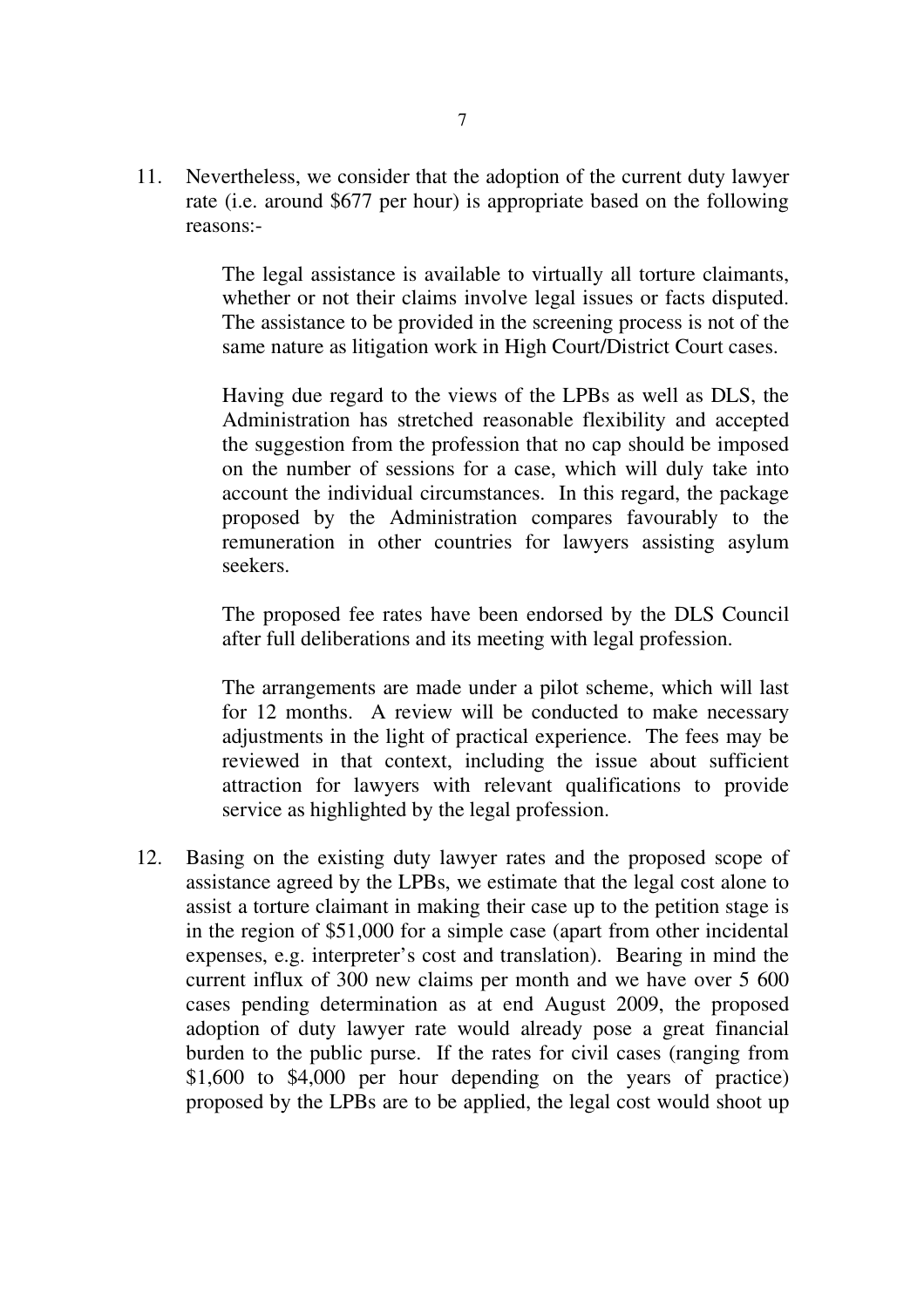to \$120,000-\$300,000 per case, which we believe, will not be viable and sustainable in the long term.

13. Last but not least, for meritorious cases, claimants who have been refused at the petition stage will still be able to put forward their cases to the court through judicial review. Civil litigation fee rates (\$1,600- \$4,000 per hour) will be applicable upon granting of legal aid.

Security Bureau 9 October 2009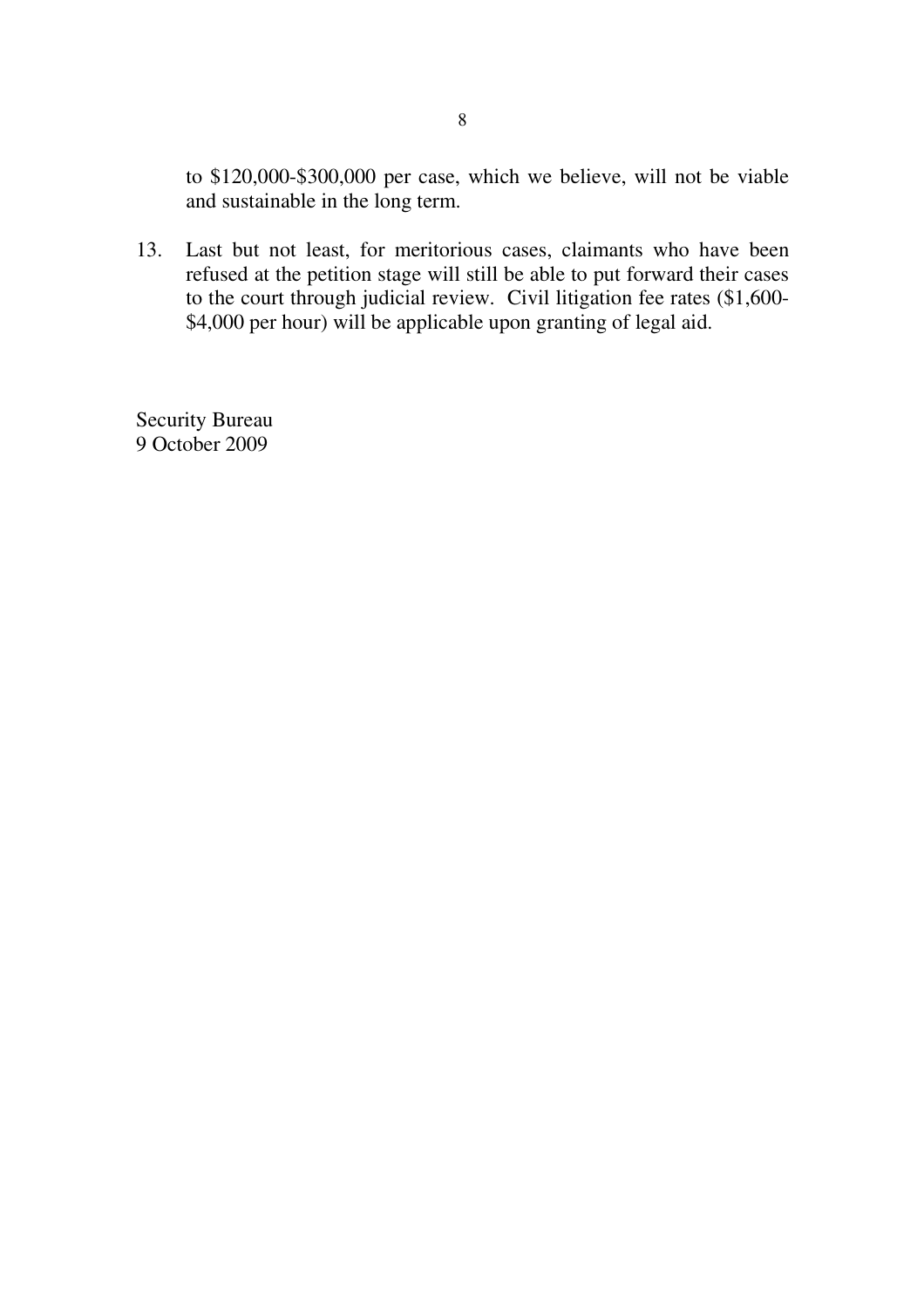# 立法會 *Legislative Council*

LC Paper No. LS32/09-10

#### **Panel on Security**

# **Provision of free legal assistance to torture claimants under the Convention Against Torture and Other Cruel, Inhuman or Degrading Treatment or Punishment (CAT)**

#### **Purpose**

At the meeting of the Panel on Security on 1 December 2009, members requested the legal adviser to the Panel to advise whether the free legal assistance scheme provided by the Government would meet the high standards of fairness in the determination of claims under CAT if lawyers of the right calibre and/or experience are not available to CAT claimants under the scheme. This paper seeks to provide an analysis on the issue based on information available.

#### **Requirement for a high standard of fairness in the determination of CAT claims**

2. The requirement for a high standard of fairness in the determination of CAT claims is laid down by the Court of Final Appeal in *Secretary for Security v*  Sakthevel Prabakar (Prabakar)<sup>1</sup>. The Court of Final Appeal held that high standards of fairness must be demanded in the making of such determination which may put a person's life and limb in jeopardy and may take away from him his fundamental human right not to be subjected to torture. However, it did not decide whether high standards of fairness would require the provision of free legal advice as this issue did not arise in *Prabakar*. In *FB v Director of Immigration and Secretary for Security*   $(FB)^2$ , the Court of First Instance, in considering the fairness of the procedures for dealing with torture claimants, held that the Director of Immigration's blanket policy of denying legal representation to torture claimants was unlawful and failed to meet the high standards of fairness required. It was further held that the Government has a duty to provide free legal assistance to torture claimants given the seriousness and complexity of the issues involved in a torture claim and that vast majority of torture claimants would not be able to pay for their own legal representation.

 1 (2004) 7 HKCFAR 187. 2 HCAL 51/2007.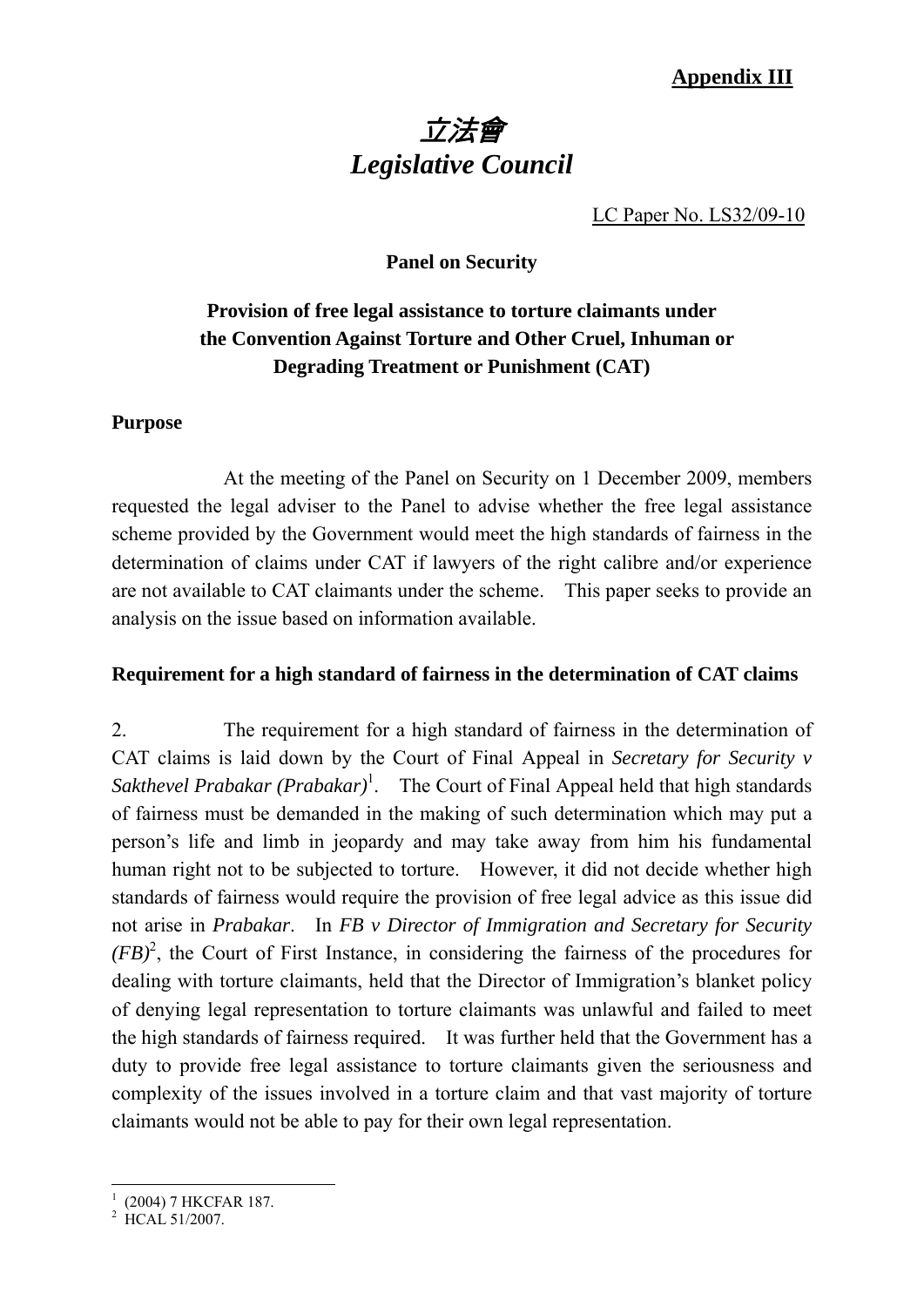4. While it was decided in *FB* that a high standard of fairness would require legal representation to a torture claimant and that free legal assistance, whether it be through the Duty Lawyer Scheme (DLS), or the Legal Aid Department, should be provided to torture claimants, matters relating to the seniority (e.g. the minimum number of years of post-qualification experience required), experience and/or calibre of lawyers required to be made available by the Government to torture claimants were not issues before the Court of First Instance.

5. According to our research, we are not aware of any decisions regarding the quality of legal assistance which State authorities are required to provide to torture claimants who lack the means to pay for their own legal representation. However, since the issue relates to the right to legal assistance, it may be useful to refer to judicial authorities on this subject. There are cases in which the courts have considered the right to legal assistance in the context of Article 14(3)(d) of the International Covenant on Civil and Political Rights<sup>3</sup> (ICCPR). The following principles derived from these cases may be relevant:

- (a) While the right to legal assistance protected by Article 14(3)(d) of ICCPR does not entitle the accused to choose counsel provided to him free of charge, measures must be taken to ensure that the assigned counsel provide effective representation in the interest of justice<sup>4</sup>;
- (b) the responsibility on the State party in providing legal counsel may not go beyond the responsibility to act in good faith in assigning legal counsel to the accused<sup>5</sup>; and
- (c) the State party cannot be held accountable for alleged errors made by a defence lawyer, unless it is or should have been manifest to the judge that the lawyer's conduct is incompatible with the interests of justice<sup>6</sup>.

<sup>&</sup>lt;u>.</u> 3 Article 14 of ICCPR guarantees equality before courts and tribunals and the right to a fair trial. Article 14(3)(d) provides, among others, that everyone charged with a criminal offence shall be entitled to have legal assistance assigned to him, in any case where the interests of justice so require, and without payment by him in any such case if he does not have sufficient means to pay for it. Article 14 of ICCPR is implemented in Hong Kong through Articles 10 and 11 of the Hong Kong Bill of Rights under the Hong Kong Bill of Rights

Ordinance (Cap. 383). 4 *Kelly v Jamaica* (253/87), Human Rights Committee, United Nations. 5

 $<sup>5</sup>$  Ibid.</sup>

<sup>6</sup> *Campell v Jamaica* (618/95), Human Rights Committee, United Nations.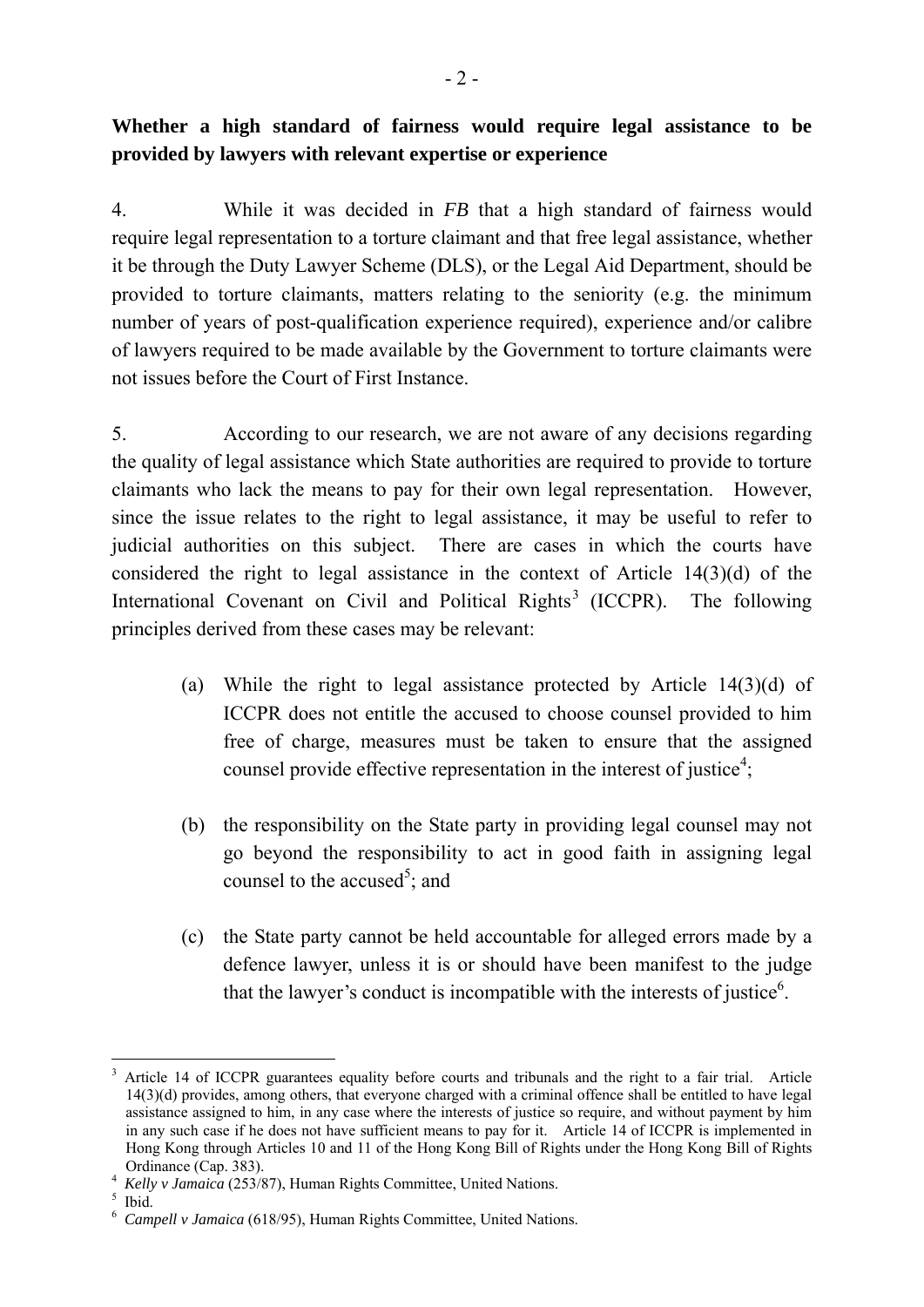6. In the United States, the Supreme Court has defined the right to counsel enjoyed by defendants facing felony charges as the right to the effective assistance of counsel to ensure that the defendants have a fair trial<sup>7</sup>. It has also decided that counsel's obligation to provide effective assistance includes advocating for the defendant's cause, conducting reasonable factual and legal investigations, and applying the necessary skills and knowledge $8$ .

7. If the above principles are to apply to the present case, to decide whether the free legal assistance scheme would meet the high standard of fairness in the determination of torture claims, it is necessary to consider whether the Government has acted in good faith in assigning counsel and whether it has taken measures to ensure that effective legal representation or assistance will be provided to torture claimants. It is noted that the Administration has decided to provide free legal assistance to torture claimants through DLS. In making this decision, the Government has considered that DLS should be in a position to provide the legal assistance given that it is an independent legal professional organisation and possesses relevant experience<sup>9</sup>. It is further noted that the Administration and DLS will sign a memorandum of administrative arrangements for the implementation of the free legal assistance scheme. Subject to further information that may be provided by the Administration on these arrangements, it is arguable that the Government is acting in good faith in deciding to entrust DLS with the responsibility of providing legal assistance to torture claimants. Indeed, provision of free legal assistance through DLS is one of the options suggested in *FB10.*

8. Further, by providing public funding to the Hong Kong Academy of Law, an institute under the Law Society, to organise a four-day training programme for duty lawyers participating in the new scheme<sup>11</sup>, it can be said that the Government is taking a positive measure to ensure that the lawyers concerned will at least be equipped with some knowledge about CAT claims before they are assigned to advise torture claimants. Whether the training is sufficient to enable lawyers to provide effective assistance or representation to torture claimants should be a question of fact to be decided with reference to matters such as the content and frequency of the training. Indeed, the issue of training given to examining officers and decision-makers in relation to CAT claims has also been considered by the Court of First Instance in *FB.* 

1

<sup>7</sup> *McMann v Richardson,* 397 U.S. 759, at 771 (1970). 8 *Strickland v Washington*, 466 U.S. 668 at 688-91 (1984). 9

Refer to paragraph 8 of the paper "Torture Claim Screening Mechanism: Latest Progress" issued by the Security Bureau in September 2009 (LC Paper No. CB(2)2514/08-09(01). 10 HCAL 51/2007, para. 161.

<sup>&</sup>lt;sup>10</sup> HCAL 51/2007, para. 161.<br><sup>11</sup> The four-day training programme covers a range of topics including the procedures for handling refugee and torture claims, the various legal issues involved, technical and procedural aspects of adjudication, practical skills in conducting interviews, assessing the risk of torture, etc.